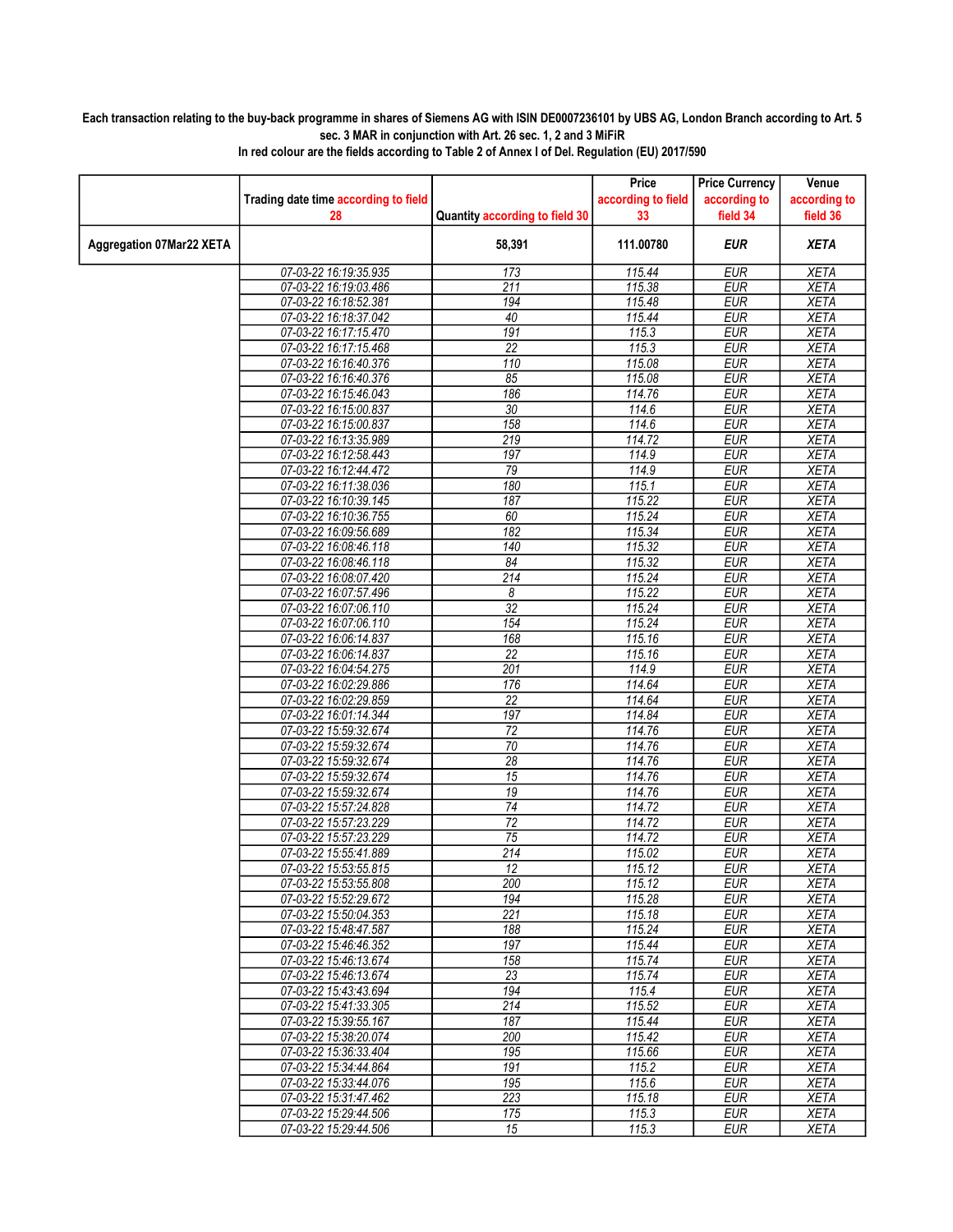| 07-03-22 15:27:37.168 | 213              | 115.2  | <b>EUR</b> | <b>XETA</b> |
|-----------------------|------------------|--------|------------|-------------|
| 07-03-22 15:25:30.409 | 219              | 115.02 | EUR        | <b>XETA</b> |
| 07-03-22 15:23:51.925 | 139              | 115.14 | <b>EUR</b> | <b>XETA</b> |
| 07-03-22 15:23:51.925 | 56               | 115.14 | <b>EUR</b> | <b>XETA</b> |
| 07-03-22 15:22:36.716 | 185              | 115.36 | <b>EUR</b> | <b>XETA</b> |
| 07-03-22 15:20:06.592 | 219              | 115.24 | <b>EUR</b> | <b>XETA</b> |
| 07-03-22 15:18:54.750 | 208              | 115.44 | <b>EUR</b> | <b>XETA</b> |
|                       |                  |        |            |             |
| 07-03-22 15:16:56.779 | 224              | 115.3  | <b>EUR</b> | <b>XETA</b> |
| 07-03-22 15:15:32.424 | 183              | 115.26 | <b>EUR</b> | <b>XETA</b> |
| 07-03-22 15:13:29.625 | 184              | 115.52 | <b>EUR</b> | <b>XETA</b> |
| 07-03-22 15:11:37.041 | 209              | 115.68 | <b>EUR</b> | <b>XETA</b> |
| 07-03-22 15:09:56.579 | 199              | 116.02 | <b>EUR</b> | <b>XETA</b> |
| 07-03-22 15:07:56.889 | 161              | 116.22 | <b>EUR</b> | <b>XETA</b> |
| 07-03-22 15:07:56.889 | 61               | 116.22 | <b>EUR</b> | <b>XETA</b> |
| 07-03-22 15:06:05.120 | 95               | 115.76 | <b>EUR</b> | <b>XETA</b> |
| 07-03-22 15:05:59.507 | $\overline{22}$  | 115.76 | <b>EUR</b> | <b>XETA</b> |
| 07-03-22 15:05:59.506 | 80               | 115.76 | <b>EUR</b> | <b>XETA</b> |
| 07-03-22 15:04:34.195 | 204              | 115.68 | <b>EUR</b> | <b>XETA</b> |
| 07-03-22 15:03:13.705 | 164              | 115.76 | <b>EUR</b> | <b>XETA</b> |
| 07-03-22 15:03:13.704 | 60               | 115.76 | <b>EUR</b> | <b>XETA</b> |
| 07-03-22 15:00:32.204 | 224              | 115.56 | <b>EUR</b> | <b>XETA</b> |
|                       |                  |        | <b>EUR</b> |             |
| 07-03-22 14:58:59.987 | 200              | 115.84 |            | <b>XETA</b> |
| 07-03-22 14:57:05.732 | 199              | 116.44 | <b>EUR</b> | <b>XETA</b> |
| 07-03-22 14:55:39.811 | 216              | 116.26 | <b>EUR</b> | <b>XETA</b> |
| 07-03-22 14:55:39.811 | $\overline{2}$   | 116.26 | <b>EUR</b> | <b>XETA</b> |
| 07-03-22 14:54:11.064 | 157              | 115.68 | <b>EUR</b> | <b>XETA</b> |
| 07-03-22 14:54:09.758 | 34               | 115.68 | <b>EUR</b> | <b>XETA</b> |
| 07-03-22 14:54:09.744 | 21               | 115.68 | <b>EUR</b> | <b>XETA</b> |
| 07-03-22 14:52:05.539 | 195              | 115.56 | <b>EUR</b> | <b>XETA</b> |
| 07-03-22 14:50:14.352 | $\overline{224}$ | 115.34 | <b>EUR</b> | <b>XETA</b> |
| 07-03-22 14:48:06.274 | 216              | 115.18 | <b>EUR</b> | <b>XETA</b> |
| 07-03-22 14:47:02.116 | 55               | 115.26 | <b>EUR</b> | <b>XETA</b> |
| 07-03-22 14:47:02.116 | 136              | 115.26 | <b>EUR</b> | <b>XETA</b> |
| 07-03-22 14:44:53.282 | 211              | 115.2  | <b>EUR</b> | <b>XETA</b> |
| 07-03-22 14:43:01.954 | 181              | 115.2  | <b>EUR</b> | <b>XETA</b> |
| 07-03-22 14:43:01.055 | 32               | 115.2  | <b>EUR</b> | <b>XETA</b> |
| 07-03-22 14:41:11.036 | 208              | 115.88 | <b>EUR</b> | <b>XETA</b> |
| 07-03-22 14:40:21.043 | 201              | 115.84 | <b>EUR</b> | <b>XETA</b> |
| 07-03-22 14:37:52.775 | 112              |        |            |             |
|                       |                  | 115.16 | <b>EUR</b> | <b>XETA</b> |
| 07-03-22 14:37:52.775 | 96               | 115.16 | <b>EUR</b> | <b>XETA</b> |
| 07-03-22 14:36:34.814 | 213              | 115.26 | <b>EUR</b> | <b>XETA</b> |
| 07-03-22 14:34:58.905 | 69               | 115.14 | <b>EUR</b> | <b>XETA</b> |
| 07-03-22 14:34:58.905 | 134              | 115.14 | EUR        | <b>XETA</b> |
| 07-03-22 14:33:19.708 | 199              | 116.14 | <b>EUR</b> | <b>XETA</b> |
| 07-03-22 14:33:18.781 | 12               | 116.14 | <b>EUR</b> | <b>XETA</b> |
| 07-03-22 14:32:03.899 | 62               | 116.3  | <b>EUR</b> | <b>XETA</b> |
| 07-03-22 14:32:03.899 | 137              | 116.3  | <b>EUR</b> | <b>XETA</b> |
| 07-03-22 14:30:40.246 | 65               | 115.98 | <b>EUR</b> | <b>XETA</b> |
| 07-03-22 14:30:40.246 | 102              | 115.98 | <b>EUR</b> | <b>XETA</b> |
| 07-03-22 14:30:40.245 | 31               | 115.98 | <b>EUR</b> | <b>XETA</b> |
| 07-03-22 14:29:16.491 | 182              | 115.76 | <b>EUR</b> | <b>XETA</b> |
| 07-03-22 14:27:31.780 | 213              | 115.46 | <b>EUR</b> | <b>XETA</b> |
| 07-03-22 14:24:01.253 | 12               | 115.4  | <b>EUR</b> | <b>XETA</b> |
| 07-03-22 14:24:01.253 | 204              | 115.4  | <b>EUR</b> | <b>XETA</b> |
| 07-03-22 14:21:12.100 | 189              | 114.94 | <b>EUR</b> | <b>XETA</b> |
| 07-03-22 14:17:59.497 | 208              | 114.42 | <b>EUR</b> | <b>XETA</b> |
| 07-03-22 14:15:10.531 | 207              | 114.76 | <b>EUR</b> | <b>XETA</b> |
|                       |                  |        |            |             |
| 07-03-22 14:12:43.887 | 198              | 114.92 | <b>EUR</b> | <b>XETA</b> |
| 07-03-22 14:09:54.198 | 36               | 115.12 | <b>EUR</b> | <b>XETA</b> |
| 07-03-22 14:09:54.197 | 158              | 115.12 | <b>EUR</b> | <b>XETA</b> |
| 07-03-22 14:08:09.128 | 35               | 115.16 | <b>EUR</b> | <b>XETA</b> |
| 07-03-22 14:08:09.128 | 172              | 115.16 | <b>EUR</b> | <b>XETA</b> |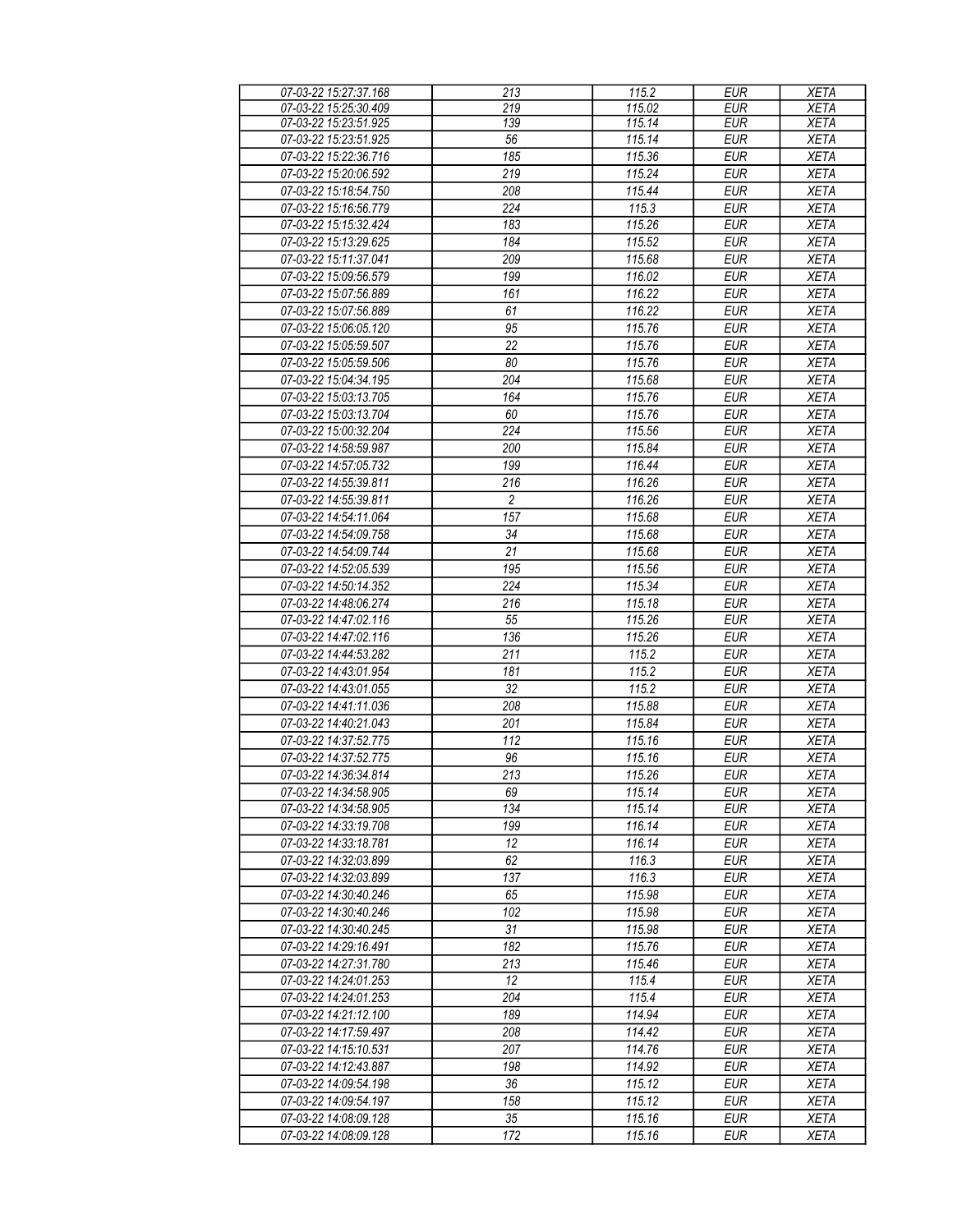| 07-03-22 14:04:48.913                          | 189              | 114.78           | <b>EUR</b>               | <b>XETA</b>                |
|------------------------------------------------|------------------|------------------|--------------------------|----------------------------|
| 07-03-22 14:04:48.890                          | 163              | 114.78           | <b>EUR</b>               | <b>XETA</b>                |
| 07-03-22 14:04:48.890                          | 22               | 114.78           | <b>EUR</b>               | <b>XETA</b>                |
| 07-03-22 14:01:34.087                          | 194              | 114.2            | <b>EUR</b>               | <b>XETA</b>                |
| 07-03-22 13:57:38.819                          | 206              | 114.5            | <b>EUR</b>               | <b>XETA</b>                |
| 07-03-22 13:57:38.809                          | 194              | 114.48           | <b>EUR</b>               | <b>XETA</b>                |
| 07-03-22 13:55:58.324                          | 203              | 114.44           | <b>EUR</b>               | <b>XETA</b>                |
| 07-03-22 13:54:08.349                          | 182              | 114.42           | <b>EUR</b>               | <b>XETA</b>                |
| 07-03-22 13:50:01.979                          | 221              | 114.72           | <b>EUR</b>               | <b>XETA</b>                |
| 07-03-22 13:47:20.543                          | 207              | 114.34           | <b>EUR</b>               | <b>XETA</b>                |
| 07-03-22 13:44:16.731                          | 31               | 114.04           | <b>EUR</b>               | <b>XETA</b>                |
| 07-03-22 13:44:15.528                          | 175              | 114.04           | <b>EUR</b>               | <b>XETA</b>                |
| 07-03-22 13:42:20.528                          | 144              | 114.18           | <b>EUR</b>               | <b>XETA</b>                |
| 07-03-22 13:42:20.528                          | 75               | 114.18           | <b>EUR</b>               | <b>XETA</b>                |
| 07-03-22 13:40:55.562                          | 194              | 114.28           | <b>EUR</b>               | <b>XETA</b>                |
| 07-03-22 13:38:57.286                          | 193              | 113.9            | <b>EUR</b>               | <b>XETA</b>                |
| 07-03-22 13:36:53.126                          | 133              | 113.86           | <b>EUR</b>               | <b>XETA</b>                |
| 07-03-22 13:36:53.126                          | 77               | 113.86           | <b>EUR</b>               | <b>XETA</b>                |
| 07-03-22 13:35:08.062                          | 191              | 114.2            | <b>EUR</b>               | <b>XETA</b>                |
| 07-03-22 13:32:45.196                          | 201              | 114.18           | <b>EUR</b>               | <b>XETA</b>                |
| 07-03-22 13:32:29.765                          | $\overline{38}$  | 114.2            | <b>EUR</b>               | <b>XETA</b>                |
| 07-03-22 13:32:29.765                          | 165              | 114.2            | <b>EUR</b>               | <b>XETA</b>                |
| 07-03-22 13:30:04.681                          | 75               | 113.78           | <b>EUR</b>               | <b>XETA</b>                |
| 07-03-22 13:30:04.681                          | 113              | 113.78           | <b>EUR</b>               | <b>XETA</b>                |
| 07-03-22 13:27:33.787                          | 144              | 114              | <b>EUR</b>               | <b>XETA</b>                |
| 07-03-22 13:27:33.787                          | 62               | 114              | <b>EUR</b>               | <b>XETA</b>                |
| 07-03-22 13:24:57.168                          | 201              | 114.04           | <b>EUR</b>               | <b>XETA</b>                |
| 07-03-22 13:23:21.025                          | 182              | 114.1            | <b>EUR</b>               | <b>XETA</b>                |
|                                                |                  | 114.14           | <b>EUR</b>               |                            |
| 07-03-22 13:21:02.256<br>07-03-22 13:19:02.055 | 184<br>193       | 114.04           | <b>EUR</b>               | <b>XETA</b><br><b>XETA</b> |
|                                                | 71               |                  |                          |                            |
| 07-03-22 13:17:58.053<br>07-03-22 13:17:58.053 | 120              | 113.78<br>113.78 | <b>EUR</b><br><b>EUR</b> | <b>XETA</b><br><b>XETA</b> |
| 07-03-22 13:16:04.493                          | 181              | 113.1            | <b>EUR</b>               | <b>XETA</b>                |
| 07-03-22 13:13:25.261                          | 210              | 112.96           | <b>EUR</b>               | <b>XETA</b>                |
| 07-03-22 13:09:43.736                          | 172              | 112.32           | <b>EUR</b>               | <b>XETA</b>                |
| 07-03-22 13:09:43.736                          |                  | 112.32           |                          | <b>XETA</b>                |
| 07-03-22 13:07:11.206                          | 43               | 112              | <b>EUR</b>               |                            |
|                                                | 192              |                  | <b>EUR</b>               | <b>XETA</b>                |
| 07-03-22 13:04:19.788                          | 195<br>86        | 111.96           | <b>EUR</b>               | <b>XETA</b>                |
| 07-03-22 13:02:05.318                          | 105              | 112.32           | <b>EUR</b>               | <b>XETA</b>                |
| 07-03-22 13:02:05.318                          |                  | 112.32           | <b>EUR</b>               | <b>XETA</b>                |
| 07-03-22 12:58:40.179<br>07-03-22 12:58:36.937 | 183              | 112.16           | EUR                      | <b>XETA</b>                |
| 07-03-22 12:58:36.936                          | 76               | 112.18<br>112.18 | <b>EUR</b>               | <b>XETA</b>                |
| 07-03-22 12:58:36.936                          | 127              | 112.18           | <b>EUR</b>               | <b>XETA</b>                |
|                                                | 6                |                  | <b>EUR</b>               | <b>XETA</b>                |
| 07-03-22 12:56:06.188                          | 43               | 112.74           | <b>EUR</b>               | <b>XETA</b>                |
| 07-03-22 12:56:06.187                          | 101              | 112.74           | <b>EUR</b>               | <b>XETA</b>                |
| 07-03-22 12:56:06.187                          | 43               | 112.74           | <b>EUR</b>               | <b>XETA</b>                |
| 07-03-22 12:53:12.855                          | 13               | 112.16           | <b>EUR</b>               | <b>XETA</b>                |
| 07-03-22 12:53:12.855                          | 196              | 112.16           | <b>EUR</b>               | <b>XETA</b>                |
| 07-03-22 12:50:36.834                          | 213              | 112.38           | <b>EUR</b>               | <b>XETA</b>                |
| 07-03-22 12:48:51.362                          | 180              | 112.5            | <b>EUR</b>               | <b>XETA</b>                |
| 07-03-22 12:45:53.380                          | 211              | 112.66           | <b>EUR</b>               | <b>XETA</b>                |
| 07-03-22 12:42:36.327                          | 206              | 112.6            | <b>EUR</b>               | <b>XETA</b>                |
| 07-03-22 12:40:02.366                          | 189              | 112.9            | <b>EUR</b>               | <b>XETA</b>                |
| 07-03-22 12:37:45.835                          | 200              | 112.7            | <b>EUR</b>               | <b>XETA</b>                |
| 07-03-22 12:34:41.128                          | 194              | 112.8            | <b>EUR</b>               | XETA                       |
| 07-03-22 12:32:59.694                          | 106              | 112.68           | <b>EUR</b>               | <b>XETA</b>                |
| 07-03-22 12:32:59.694                          | 80               | 112.68           | <b>EUR</b>               | <b>XETA</b>                |
| 07-03-22 12:30:47.173                          | $\boldsymbol{9}$ | 112.18           | <b>EUR</b>               | <b>XETA</b>                |
| 07-03-22 12:30:47.173                          | 172              | 112.18           | <b>EUR</b>               | <b>XETA</b>                |
| 07-03-22 12:28:26.933                          | 222              | 112.06           | <b>EUR</b>               | <b>XETA</b>                |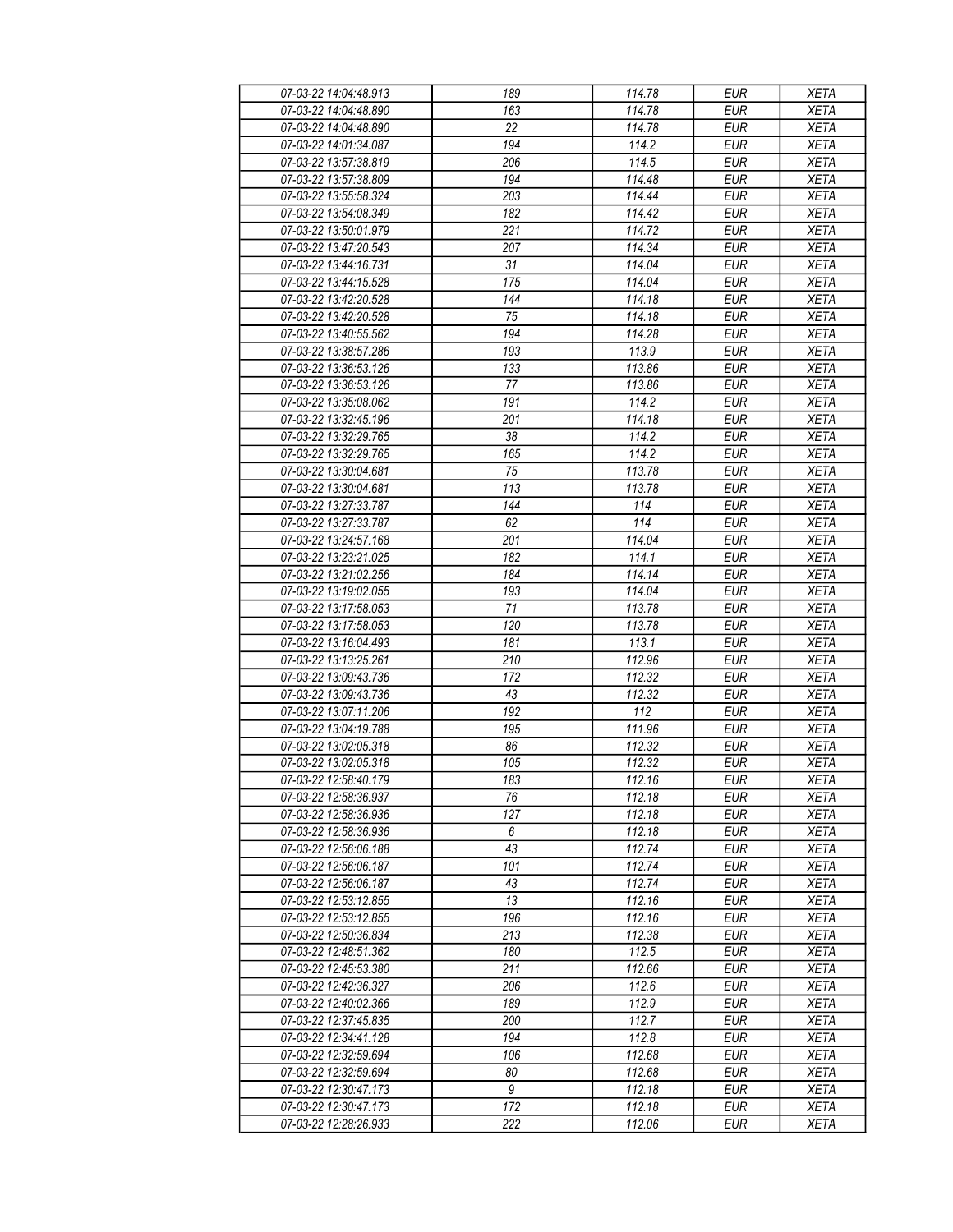| 07-03-22 12:26:11.256 | 182 | 112.32 | <b>EUR</b> | <b>XETA</b> |
|-----------------------|-----|--------|------------|-------------|
| 07-03-22 12:23:56.127 | 183 | 112.22 | <b>EUR</b> | <b>XETA</b> |
| 07-03-22 12:20:00.022 | 187 | 111.68 | <b>EUR</b> | <b>XETA</b> |
| 07-03-22 12:20:00.022 | 210 | 111.68 | <b>EUR</b> | <b>XETA</b> |
| 07-03-22 12:18:16.341 | 180 | 111.22 | <b>EUR</b> | <b>XETA</b> |
| 07-03-22 12:14:03.881 | 188 | 111.14 | <b>EUR</b> | <b>XETA</b> |
| 07-03-22 12:14:03.880 | 31  | 111.14 | <b>EUR</b> | <b>XETA</b> |
| 07-03-22 12:10:35.688 | 124 | 111.48 | <b>EUR</b> | <b>XETA</b> |
| 07-03-22 12:10:32.954 | 86  | 111.48 | <b>EUR</b> | <b>XETA</b> |
| 07-03-22 12:08:01.360 | 185 | 111.62 | <b>EUR</b> | <b>XETA</b> |
| 07-03-22 12:05:37.039 | 217 | 111.84 | <b>EUR</b> | <b>XETA</b> |
| 07-03-22 12:05:08.155 | 124 | 111.74 | <b>EUR</b> | <b>XETA</b> |
| 07-03-22 12:05:07.880 | 86  | 111.74 | <b>EUR</b> | <b>XETA</b> |
| 07-03-22 12:05:02.114 | 188 | 111.92 | <b>EUR</b> | <b>XETA</b> |
| 07-03-22 11:58:15.295 | 84  | 110.98 | <b>EUR</b> | <b>XETA</b> |
| 07-03-22 11:58:15.295 | 110 | 110.98 | <b>EUR</b> | <b>XETA</b> |
| 07-03-22 11:56:20.279 | 42  | 110.88 | <b>EUR</b> | <b>XETA</b> |
| 07-03-22 11:56:20.279 | 173 | 110.88 | <b>EUR</b> | <b>XETA</b> |
| 07-03-22 11:54:55.052 | 181 | 110.8  | <b>EUR</b> | <b>XETA</b> |
|                       |     |        |            |             |
| 07-03-22 11:52:48.911 | 193 | 110.64 | <b>EUR</b> | <b>XETA</b> |
| 07-03-22 11:48:58.133 | 18  | 110.44 | <b>EUR</b> | <b>XETA</b> |
| 07-03-22 11:48:58.133 | 196 | 110.44 | <b>EUR</b> | <b>XETA</b> |
| 07-03-22 11:46:46.504 | 217 | 110.32 | <b>EUR</b> | <b>XETA</b> |
| 07-03-22 11:45:28.492 | 202 | 110.08 | <b>EUR</b> | <b>XETA</b> |
| 07-03-22 11:44:16.791 | 183 | 110.18 | <b>EUR</b> | <b>XETA</b> |
| 07-03-22 11:40:48.510 | 175 | 109.84 | <b>EUR</b> | <b>XETA</b> |
| 07-03-22 11:40:48.510 | 14  | 109.84 | <b>EUR</b> | <b>XETA</b> |
| 07-03-22 11:38:26.337 | 184 | 109.66 | <b>EUR</b> | <b>XETA</b> |
| 07-03-22 11:36:10.979 | 201 | 109.94 | EUR        | <b>XETA</b> |
| 07-03-22 11:32:52.130 | 193 | 109.68 | <b>EUR</b> | <b>XETA</b> |
| 07-03-22 11:29:55.428 | 124 | 109.58 | <b>EUR</b> | <b>XETA</b> |
| 07-03-22 11:29:55.428 | 86  | 109.58 | <b>EUR</b> | <b>XETA</b> |
| 07-03-22 11:27:45.100 | 205 | 110.02 | <b>EUR</b> | <b>XETA</b> |
| 07-03-22 11:27:10.731 | 14  | 109.92 | <b>EUR</b> | <b>XETA</b> |
| 07-03-22 11:27:10.723 | 14  | 109.92 | <b>EUR</b> | <b>XETA</b> |
| 07-03-22 11:24:51.682 | 205 | 109.8  | <b>EUR</b> | <b>XETA</b> |
| 07-03-22 11:22:06.384 | 217 | 109.7  | <b>EUR</b> | <b>XETA</b> |
| 07-03-22 11:19:29.045 | 224 | 108.66 | <b>EUR</b> | <b>XETA</b> |
| 07-03-22 11:17:01.062 | 51  | 109.02 | <b>EUR</b> | <b>XETA</b> |
| 07-03-22 11:17:01.062 | 169 | 109.02 | <b>EUR</b> | <b>XETA</b> |
| 07-03-22 11:15:08.722 | 220 | 109.42 | <b>EUR</b> | <b>XETA</b> |
| 07-03-22 11:13:14.987 | 217 | 109.18 | <b>EUR</b> | <b>XETA</b> |
| 07-03-22 11:10:29.284 | 220 | 109    | <b>EUR</b> | <b>XETA</b> |
| 07-03-22 11:08:07.368 | 219 | 108.64 | <b>EUR</b> | <b>XETA</b> |
| 07-03-22 11:07:07.078 | 205 | 108.58 | <b>EUR</b> | <b>XETA</b> |
| 07-03-22 11:04:42.960 | 40  | 108.48 | <b>EUR</b> | <b>XETA</b> |
| 07-03-22 11:04:42.960 | 154 | 108.48 | <b>EUR</b> | <b>XETA</b> |
| 07-03-22 11:02:06.140 | 103 | 108.54 | <b>EUR</b> | <b>XETA</b> |
| 07-03-22 11:02:06.140 | 104 | 108.54 | <b>EUR</b> | <b>XETA</b> |
| 07-03-22 10:58:55.750 | 206 | 108.72 | <b>EUR</b> | <b>XETA</b> |
| 07-03-22 10:56:36.814 | 223 | 108.9  | <b>EUR</b> | <b>XETA</b> |
| 07-03-22 10:53:25.817 | 201 | 108.54 | <b>EUR</b> | <b>XETA</b> |
| 07-03-22 10:51:03.333 | 220 | 108.3  | <b>EUR</b> | <b>XETA</b> |
| 07-03-22 10:48:15.560 | 123 | 107.8  | <b>EUR</b> | <b>XETA</b> |
| 07-03-22 10:48:15.560 | 57  | 107.8  | <b>EUR</b> | <b>XETA</b> |
| 07-03-22 10:46:36.069 | 8   | 108.08 | <b>EUR</b> | <b>XETA</b> |
| 07-03-22 10:46:36.069 | 179 | 108.08 | <b>EUR</b> | <b>XETA</b> |
| 07-03-22 10:43:47.304 | 30  | 107.76 | <b>EUR</b> | <b>XETA</b> |
| 07-03-22 10:43:47.304 | 173 | 107.76 | <b>EUR</b> | <b>XETA</b> |
| 07-03-22 10:40:43.849 | 214 | 107.48 | <b>EUR</b> | <b>XETA</b> |
| 07-03-22 10:38:04.516 | 205 | 107.62 | <b>EUR</b> | <b>XETA</b> |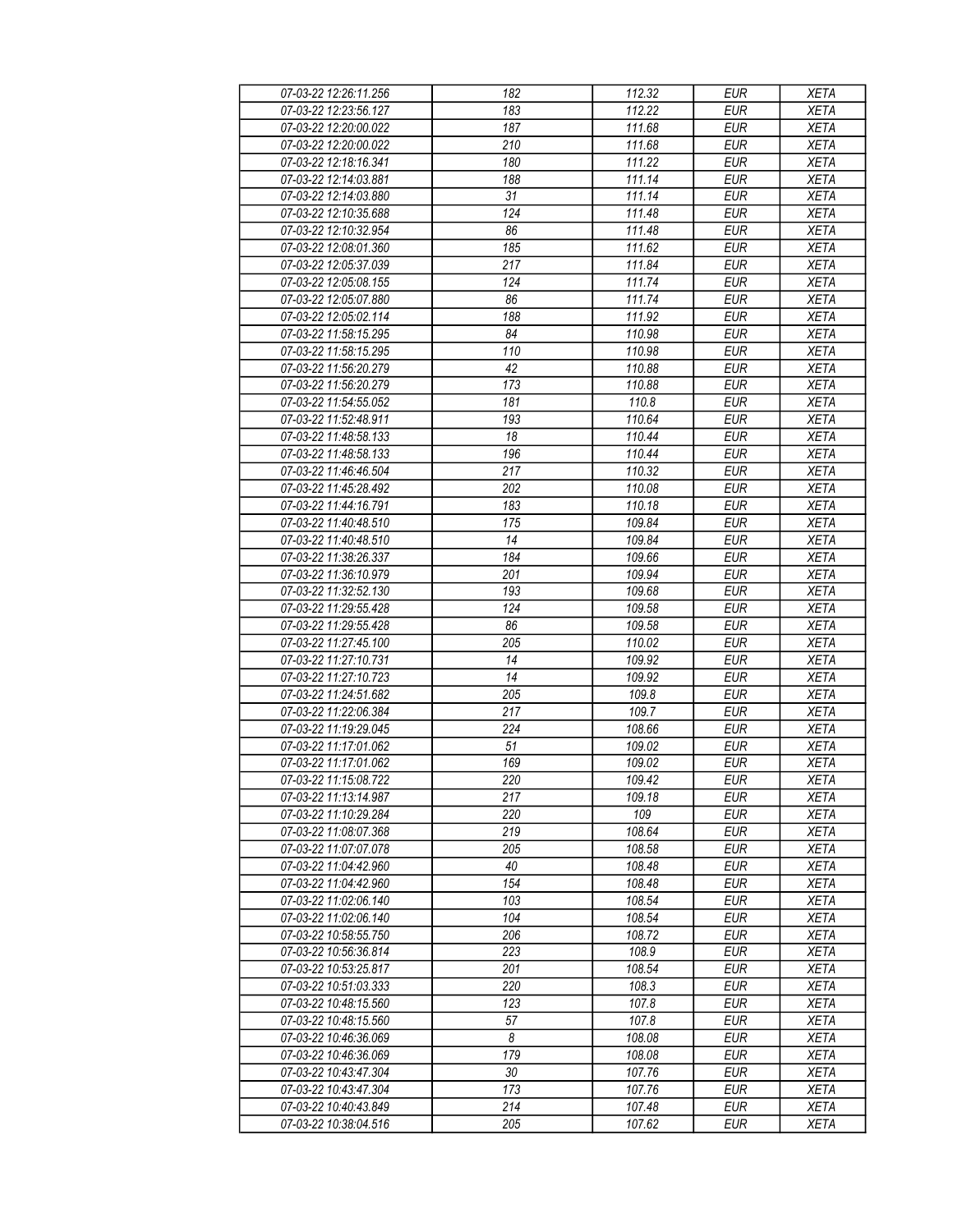| 07-03-22 10:35:56.844 | 118              | 107.62 | <b>EUR</b>       | <b>XETA</b> |
|-----------------------|------------------|--------|------------------|-------------|
| 07-03-22 10:35:55.038 | 65               | 107.62 | <b>EUR</b>       | <b>XETA</b> |
| 07-03-22 10:32:59.167 | $\overline{215}$ | 107.86 | <b>EUR</b>       | <b>XETA</b> |
| 07-03-22 10:32:21.171 | 185              | 107.94 | $E\overline{UR}$ | <b>XETA</b> |
| 07-03-22 10:32:21.171 | 38               | 107.94 | <b>EUR</b>       | <b>XETA</b> |
| 07-03-22 10:30:28.900 | 190              | 108    | <b>EUR</b>       | <b>XETA</b> |
| 07-03-22 10:28:24.195 | 201              | 108.26 | <b>EUR</b>       | <b>XETA</b> |
| 07-03-22 10:25:59.030 | 215              | 108.86 | <b>EUR</b>       | <b>XETA</b> |
| 07-03-22 10:23:54.441 | 192              | 108.8  | <b>EUR</b>       | <b>XETA</b> |
| 07-03-22 10:22:01.078 | 205              | 108.46 | <b>EUR</b>       | <b>XETA</b> |
| 07-03-22 10:20:22.803 | 183              | 108.46 | <b>EUR</b>       | <b>XETA</b> |
| 07-03-22 10:20:03.672 | 34               | 108.46 | <b>EUR</b>       | <b>XETA</b> |
| 07-03-22 10:17:37.820 | 101              | 108.38 | <b>EUR</b>       | <b>XETA</b> |
| 07-03-22 10:17:37.820 | 84               | 108.38 | <b>EUR</b>       | <b>XETA</b> |
| 07-03-22 10:15:15.273 | 196              | 108.72 | <b>EUR</b>       | <b>XETA</b> |
| 07-03-22 10:14:23.965 | 50               | 108.64 | <b>EUR</b>       | <b>XETA</b> |
| 07-03-22 10:11:16.876 | $\overline{205}$ | 108.26 | <b>EUR</b>       | <b>XETA</b> |
| 07-03-22 10:09:28.398 | 197              | 108.22 | <b>EUR</b>       | <b>XETA</b> |
| 07-03-22 10:06:58.226 | 185              | 107.94 | <b>EUR</b>       | <b>XETA</b> |
| 07-03-22 10:05:07.953 |                  |        |                  |             |
|                       | 180<br>206       | 108.06 | <b>EUR</b>       | <b>XETA</b> |
| 07-03-22 10:03:02.250 |                  | 108.06 | <b>EUR</b>       | <b>XETA</b> |
| 07-03-22 10:01:28.938 | 116              | 108.44 | <b>EUR</b>       | <b>XETA</b> |
| 07-03-22 10:01:28.938 | 89               | 108.44 | <b>EUR</b>       | <b>XETA</b> |
| 07-03-22 09:59:11.350 | 204              | 107.94 | <b>EUR</b>       | <b>XETA</b> |
| 07-03-22 09:59:11.350 | 199              | 107.94 | <b>EUR</b>       | <b>XETA</b> |
| 07-03-22 09:59:11.350 | 12               | 107.94 | <b>EUR</b>       | <b>XETA</b> |
| 07-03-22 09:57:58.180 | 23               | 108.24 | <b>EUR</b>       | <b>XETA</b> |
| 07-03-22 09:57:58.180 | 196              | 108.24 | <b>EUR</b>       | <b>XETA</b> |
| 07-03-22 09:55:19.312 | 140              | 107.88 | EUR              | <b>XETA</b> |
| 07-03-22 09:55:07.713 | 51               | 107.88 | <b>EUR</b>       | <b>XETA</b> |
| 07-03-22 09:53:04.284 | 187              | 107.84 | <b>EUR</b>       | <b>XETA</b> |
| 07-03-22 09:50:58.172 | 204              | 107.72 | <b>EUR</b>       | <b>XETA</b> |
| 07-03-22 09:49:22.008 | 198              | 107.7  | <b>EUR</b>       | <b>XETA</b> |
| 07-03-22 09:46:53.223 | 136              | 107.34 | <b>EUR</b>       | <b>XETA</b> |
| 07-03-22 09:46:53.222 | 70               | 107.34 | <b>EUR</b>       | <b>XETA</b> |
| 07-03-22 09:44:20.661 | 218              | 107.96 | <b>EUR</b>       | <b>XETA</b> |
| 07-03-22 09:41:34.490 | 195              | 107.4  | <b>EUR</b>       | <b>XETA</b> |
| 07-03-22 09:39:18.977 | 197              | 107.86 | <b>EUR</b>       | <b>XETA</b> |
| 07-03-22 09:36:56.464 | 218              | 108.04 | <b>EUR</b>       | <b>XETA</b> |
| 07-03-22 09:34:41.351 | 188              | 107.7  | <b>EUR</b>       | <b>XETA</b> |
| 07-03-22 09:31:10.382 | 32               | 108.4  | <b>EUR</b>       | <b>XETA</b> |
| 07-03-22 09:31:10.382 | 165              | 108.4  | <b>EUR</b>       | <b>XETA</b> |
| 07-03-22 09:31:10.375 | 32               | 108.38 | <b>EUR</b>       | <b>XETA</b> |
| 07-03-22 09:31:10.375 | 176              | 108.38 | <b>EUR</b>       | <b>XETA</b> |
| 07-03-22 09:30:22.327 | 187              | 108.44 | <b>EUR</b>       | <b>XETA</b> |
| 07-03-22 09:29:17.191 | 219              | 108.36 | <b>EUR</b>       | <b>XETA</b> |
| 07-03-22 09:27:21.300 | 213              | 108.26 | <b>EUR</b>       | <b>XETA</b> |
| 07-03-22 09:25:25.589 | 218              | 108.2  | <b>EUR</b>       | <b>XETA</b> |
| 07-03-22 09:23:25.361 | 211              | 108.64 | <b>EUR</b>       | <b>XETA</b> |
| 07-03-22 09:20:56.825 | 157              | 108.58 | <b>EUR</b>       | <b>XETA</b> |
| 07-03-22 09:20:56.825 | 54               | 108.58 | <b>EUR</b>       | <b>XETA</b> |
| 07-03-22 09:19:26.487 | 186              | 108.78 | <b>EUR</b>       | <b>XETA</b> |
| 07-03-22 09:16:31.154 | 203              | 108.52 | <b>EUR</b>       | <b>XETA</b> |
| 07-03-22 09:14:53.496 | 186              | 109.08 | <b>EUR</b>       | <b>XETA</b> |
| 07-03-22 09:13:53.188 | 197              | 109.2  | <b>EUR</b>       | <b>XETA</b> |
| 07-03-22 09:11:20.421 | 190              | 108.84 | <b>EUR</b>       | <b>XETA</b> |
| 07-03-22 09:11:02.997 | 198              | 108.94 | <b>EUR</b>       | <b>XETA</b> |
| 07-03-22 09:09:08.713 | 193              | 109.12 | <b>EUR</b>       | <b>XETA</b> |
| 07-03-22 09:07:04.038 | 120              | 108.76 | <b>EUR</b>       | <b>XETA</b> |
| 07-03-22 09:07:03.883 | 90               | 108.76 | <b>EUR</b>       | <b>XETA</b> |
| 07-03-22 09:06:06.409 | 143              | 108.5  | <b>EUR</b>       | <b>XETA</b> |
|                       |                  |        |                  |             |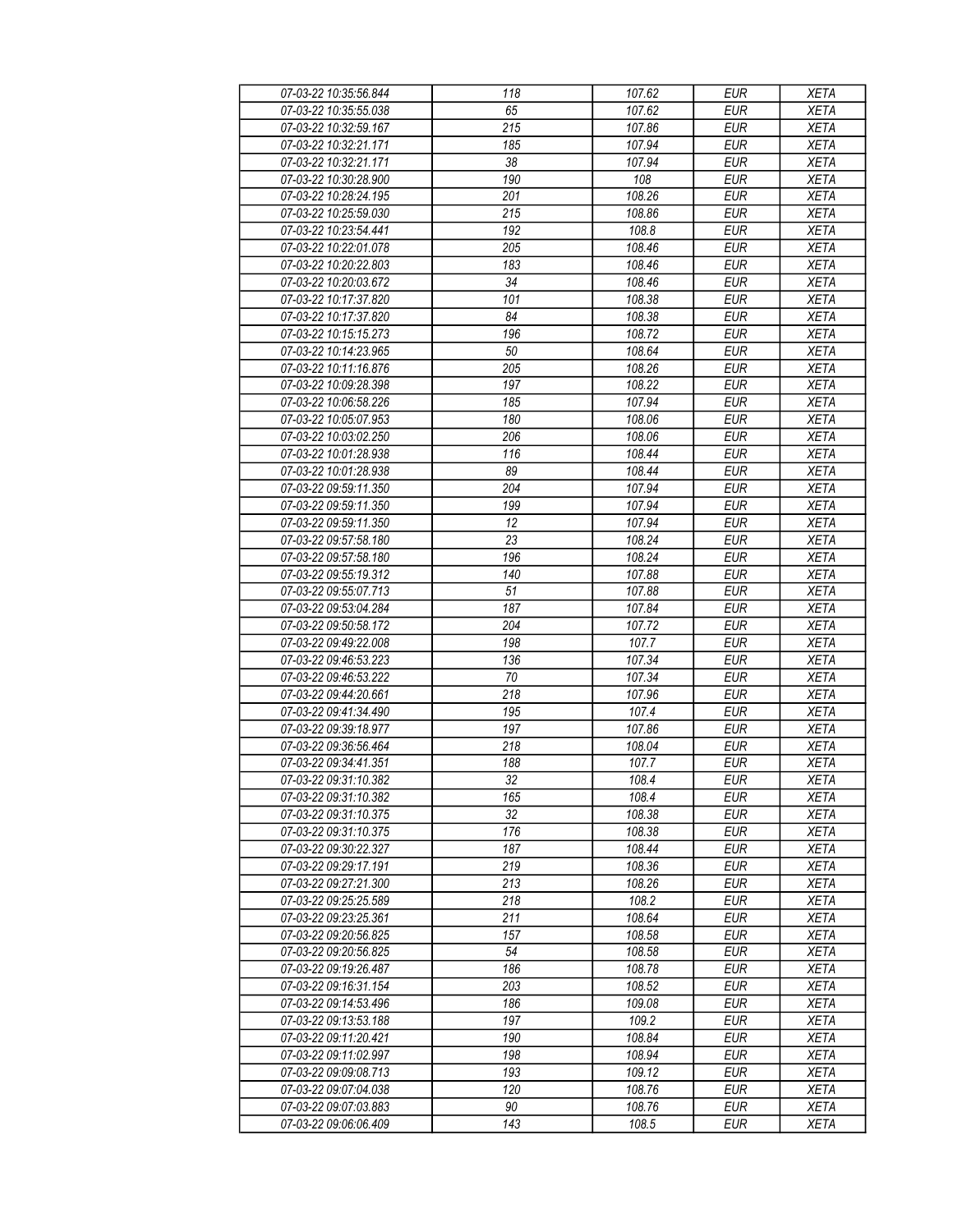| 07-03-22 09:06:06.409 | 48                     | 108.5            | <b>EUR</b>               | <b>XETA</b> |
|-----------------------|------------------------|------------------|--------------------------|-------------|
| 07-03-22 09:06:06.362 | 20                     | 108.5            | <b>EUR</b>               | <b>XETA</b> |
| 07-03-22 09:05:24.531 | 111                    | 108.26           | <b>EUR</b>               | <b>XETA</b> |
| 07-03-22 09:04:02.987 | 106                    | 108.06           | $E\overline{UR}$         | <b>XETA</b> |
| 07-03-22 09:04:02.987 | 112                    | 108.06           | <b>EUR</b>               | <b>XETA</b> |
| 07-03-22 09:03:46.082 | 190                    | 108.1            | <b>EUR</b>               | <b>XETA</b> |
| 07-03-22 09:02:23.841 | 185                    | 107.94           | <b>EUR</b>               | <b>XETA</b> |
| 07-03-22 09:00:23.376 | 208                    | 107.64           | <b>EUR</b>               | <b>XETA</b> |
| 07-03-22 08:58:08.725 | 47                     | 107.62           | <b>EUR</b>               | <b>XETA</b> |
| 07-03-22 08:58:08.725 | 153                    | 107.62           | <b>EUR</b>               | <b>XETA</b> |
| 07-03-22 08:57:59.028 | 210                    | 107.68           | <b>EUR</b>               | <b>XETA</b> |
| 07-03-22 08:55:40.252 | 198                    | 107.88           | <b>EUR</b>               | <b>XETA</b> |
| 07-03-22 08:54:59.459 | 188                    | 107.76           | <b>EUR</b>               | <b>XETA</b> |
| 07-03-22 08:53:01.440 | 215                    | 107.36           | <b>EUR</b>               | <b>XETA</b> |
| 07-03-22 08:51:32.939 | 190                    | 107.14           | <b>EUR</b>               | <b>XETA</b> |
|                       |                        |                  |                          |             |
| 07-03-22 08:50:56.891 | 151<br>$\overline{71}$ | 107.08<br>107.08 | <b>EUR</b><br><b>EUR</b> | <b>XETA</b> |
| 07-03-22 08:50:56.891 |                        |                  |                          | <b>XETA</b> |
| 07-03-22 08:49:29.985 | 194                    | 107.18           | <b>EUR</b>               | <b>XETA</b> |
| 07-03-22 08:49:29.985 | 26                     | 107.18           | <b>EUR</b>               | <b>XETA</b> |
| 07-03-22 08:49:06.825 | 194                    | 107.32           | <b>EUR</b>               | <b>XETA</b> |
| 07-03-22 08:48:02.436 | 186                    | 107              | <b>EUR</b>               | <b>XETA</b> |
| 07-03-22 08:47:36.710 | 191                    | 107.14           | <b>EUR</b>               | <b>XETA</b> |
| 07-03-22 08:47:36.491 | 33                     | 107.14           | <b>EUR</b>               | <b>XETA</b> |
| 07-03-22 08:46:54.610 | 62                     | 107.26           | <b>EUR</b>               | <b>XETA</b> |
| 07-03-22 08:46:38.520 | 119                    | 107.26           | <b>EUR</b>               | <b>XETA</b> |
| 07-03-22 08:45:33.546 | 185                    | 107.28           | <b>EUR</b>               | <b>XETA</b> |
| 07-03-22 08:45:08.952 | 212                    | 107.18           | <b>EUR</b>               | <b>XETA</b> |
| 07-03-22 08:43:31.675 | 200                    | 107.42           | <b>EUR</b>               | <b>XETA</b> |
| 07-03-22 08:42:02.137 | 102                    | 107.58           | $E\overline{UR}$         | <b>XETA</b> |
| 07-03-22 08:42:02.137 | 101                    | 107.58           | <b>EUR</b>               | <b>XETA</b> |
| 07-03-22 08:40:30.879 | 199                    | 107.18           | <b>EUR</b>               | <b>XETA</b> |
| 07-03-22 08:39:52.306 | 182                    | 107.6            | <b>EUR</b>               | <b>XETA</b> |
| 07-03-22 08:39:47.526 | 184                    | 107.78           | <b>EUR</b>               | <b>XETA</b> |
| 07-03-22 08:38:16.016 | 180                    | 107.56           | <b>EUR</b>               | <b>XETA</b> |
| 07-03-22 08:37:42.188 | 182                    | 107.52           | <b>EUR</b>               | <b>XETA</b> |
| 07-03-22 08:36:53.449 | 198                    | 107.12           | <b>EUR</b>               | <b>XETA</b> |
| 07-03-22 08:35:42.608 | 192                    | 106.92           | <b>EUR</b>               | <b>XETA</b> |
| 07-03-22 08:35:42.608 | 12                     | 106.92           | <b>EUR</b>               | <b>XETA</b> |
| 07-03-22 08:35:19.346 | 200                    | 106.8            | <b>EUR</b>               | <b>XETA</b> |
| 07-03-22 08:34:22.813 | 214                    | 106.06           | <b>EUR</b>               | <b>XETA</b> |
| 07-03-22 08:33:09.573 | 114                    | 106.22           | <b>EUR</b>               | <b>XETA</b> |
| 07-03-22 08:33:09.573 | 70                     | 106.22           | <b>EUR</b>               | <b>XETA</b> |
| 07-03-22 08:31:57.551 | 27                     | 105.98           | <b>EUR</b>               | <b>XETA</b> |
| 07-03-22 08:31:57.551 | 185                    | 105.98           | <b>EUR</b>               | <b>XETA</b> |
| 07-03-22 08:30:59.729 | 72                     | 106.16           | <b>EUR</b>               | <b>XETA</b> |
| 07-03-22 08:30:52.060 | 70                     | 106.16           | <b>EUR</b>               | <b>XETA</b> |
| 07-03-22 08:30:46.885 | 41                     | 106.16           | <b>EUR</b>               | <b>XETA</b> |
| 07-03-22 08:29:44.932 | 205                    | 106.46           | <b>EUR</b>               | <b>XETA</b> |
| 07-03-22 08:29:42.960 | 205                    | 106.5            | <b>EUR</b>               | <b>XETA</b> |
| 07-03-22 08:28:23.744 | 207                    | 106.54           | <b>EUR</b>               | <b>XETA</b> |
| 07-03-22 08:26:34.607 | 196                    | 106.82           | <b>EUR</b>               | <b>XETA</b> |
| 07-03-22 08:25:26.776 | 212                    | 106.74           | <b>EUR</b>               | <b>XETA</b> |
| 07-03-22 08:24:59.841 | 195                    | 106.56           | <b>EUR</b>               | <b>XETA</b> |
| 07-03-22 08:24:59.841 | 186                    | 106.56           | <b>EUR</b>               | <b>XETA</b> |
| 07-03-22 08:24:19.038 | 222                    | 106.58           | <b>EUR</b>               | <b>XETA</b> |
| 07-03-22 08:23:39.610 | 215                    | 106.04           | <b>EUR</b>               | <b>XETA</b> |
| 07-03-22 08:23:16.994 | 182                    | 106.28           | <b>EUR</b>               | <b>XETA</b> |
| 07-03-22 08:22:45.631 | 181                    | 106.42           | <b>EUR</b>               | <b>XETA</b> |
| 07-03-22 08:22:10.966 | 28                     | 106.8            | <b>EUR</b>               | <b>XETA</b> |
| 07-03-22 08:22:10.966 | 159                    | 106.8            | <b>EUR</b>               | <b>XETA</b> |
| 07-03-22 08:21:42.043 | 194                    | 106.68           | <b>EUR</b>               | <b>XETA</b> |
|                       |                        |                  |                          |             |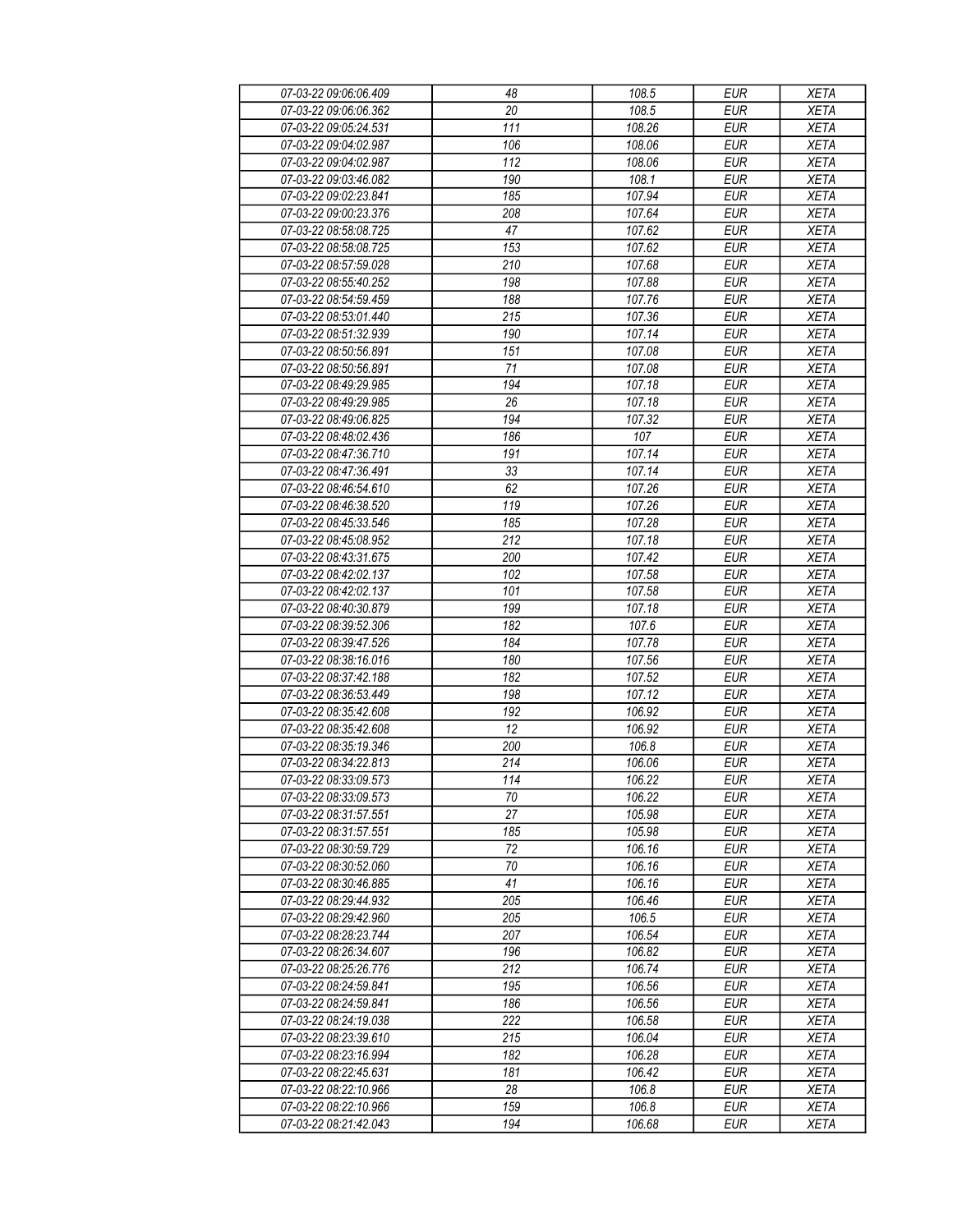| 07-03-22 08:21:07.198 | 217              | 107.02 | <b>EUR</b> | <b>XETA</b> |
|-----------------------|------------------|--------|------------|-------------|
| 07-03-22 08:20:58.831 | 220              | 107.1  | <b>EUR</b> | <b>XETA</b> |
| 07-03-22 08:20:35.493 | 12               | 106.92 | <b>EUR</b> | <b>XETA</b> |
| 07-03-22 08:19:00.714 | 224              | 106.9  | <b>EUR</b> | <b>XETA</b> |
| 07-03-22 08:17:10.535 | 191              | 106.9  | <b>EUR</b> | <b>XETA</b> |
| 07-03-22 08:17:09.134 | $\overline{7}$   | 106.9  | <b>EUR</b> | <b>XETA</b> |
| 07-03-22 08:16:43.822 | 173              | 106.8  | <b>EUR</b> | <b>XETA</b> |
| 07-03-22 08:16:43.822 | 23               | 106.8  | <b>EUR</b> | <b>XETA</b> |
| 07-03-22 08:16:00.170 | 203              | 107.42 | <b>EUR</b> | <b>XETA</b> |
| 07-03-22 08:15:01.524 | 189              | 107    | <b>EUR</b> | <b>XETA</b> |
| 07-03-22 08:14:27.678 | 133              | 106.64 | <b>EUR</b> | <b>XETA</b> |
| 07-03-22 08:14:27.678 | 50               | 106.64 | <b>EUR</b> | <b>XETA</b> |
| 07-03-22 08:14:24.986 | 59               | 106.72 | <b>EUR</b> | <b>XETA</b> |
| 07-03-22 08:14:24.187 | 55               | 106.72 | <b>EUR</b> | <b>XETA</b> |
| 07-03-22 08:14:24.087 | $\overline{12}$  | 106.72 | <b>EUR</b> | <b>XETA</b> |
| 07-03-22 08:14:24.087 | 67               | 106.72 | <b>EUR</b> | <b>XETA</b> |
| 07-03-22 08:13:41.758 | $\overline{32}$  | 106.88 | <b>EUR</b> | <b>XETA</b> |
| 07-03-22 08:13:41.758 | $\boldsymbol{6}$ | 106.88 | <b>EUR</b> | <b>XETA</b> |
| 07-03-22 08:13:30.891 | 83               | 106.88 | <b>EUR</b> | <b>XETA</b> |
| 07-03-22 08:13:30.318 | 69               | 106.88 | <b>EUR</b> | <b>XETA</b> |
| 07-03-22 08:13:30.318 | 201              | 106.88 | <b>EUR</b> | <b>XETA</b> |
| 07-03-22 08:13:14.630 | 64               | 106.82 | <b>EUR</b> | <b>XETA</b> |
| 07-03-22 08:13:14.630 | 148              | 106.82 | <b>EUR</b> | <b>XETA</b> |
| 07-03-22 08:12:16.640 | 69               | 107.02 | <b>EUR</b> | <b>XETA</b> |
| 07-03-22 08:12:16.640 | 100              | 107.02 | <b>EUR</b> | <b>XETA</b> |
| 07-03-22 08:12:16.640 | 14               | 107.02 | <b>EUR</b> | <b>XETA</b> |
| 07-03-22 08:12:07.017 | 187              | 107.2  | <b>EUR</b> | <b>XETA</b> |
| 07-03-22 08:11:38.279 | 207              | 107.66 | <b>EUR</b> | <b>XETA</b> |
| 07-03-22 08:11:01.741 | 192              | 107.98 | <b>EUR</b> | <b>XETA</b> |
| 07-03-22 08:10:38.191 | 222              | 108.28 | <b>EUR</b> | <b>XETA</b> |
| 07-03-22 08:09:55.327 | 199              | 107.98 | <b>EUR</b> | <b>XETA</b> |
| 07-03-22 08:09:38.014 | 206              | 108.12 | <b>EUR</b> | <b>XETA</b> |
| 07-03-22 08:09:20.791 | 165              | 108.1  | <b>EUR</b> | <b>XETA</b> |
| 07-03-22 08:09:20.791 | 44               | 108.1  | <b>EUR</b> | <b>XETA</b> |
| 07-03-22 08:09:05.673 | 20               | 108.04 | <b>EUR</b> | <b>XETA</b> |
| 07-03-22 08:09:05.673 | 204              | 108.04 | <b>EUR</b> | <b>XETA</b> |
| 07-03-22 08:09:05.662 | 137              | 108.08 | <b>EUR</b> | <b>XETA</b> |
| 07-03-22 08:09:05.662 | 63               | 108.08 | <b>EUR</b> | <b>XETA</b> |
| 07-03-22 08:08:54.437 | 496              | 108.1  | <b>EUR</b> | <b>XETA</b> |
| 07-03-22 08:07:35.305 | 214              | 107.56 | <b>EUR</b> | <b>XETA</b> |
| 07-03-22 08:06:51.568 | 206              | 107.98 | <b>EUR</b> | <b>XETA</b> |
| 07-03-22 08:05:58.802 | 185              | 107.9  | <b>EUR</b> | <b>XETA</b> |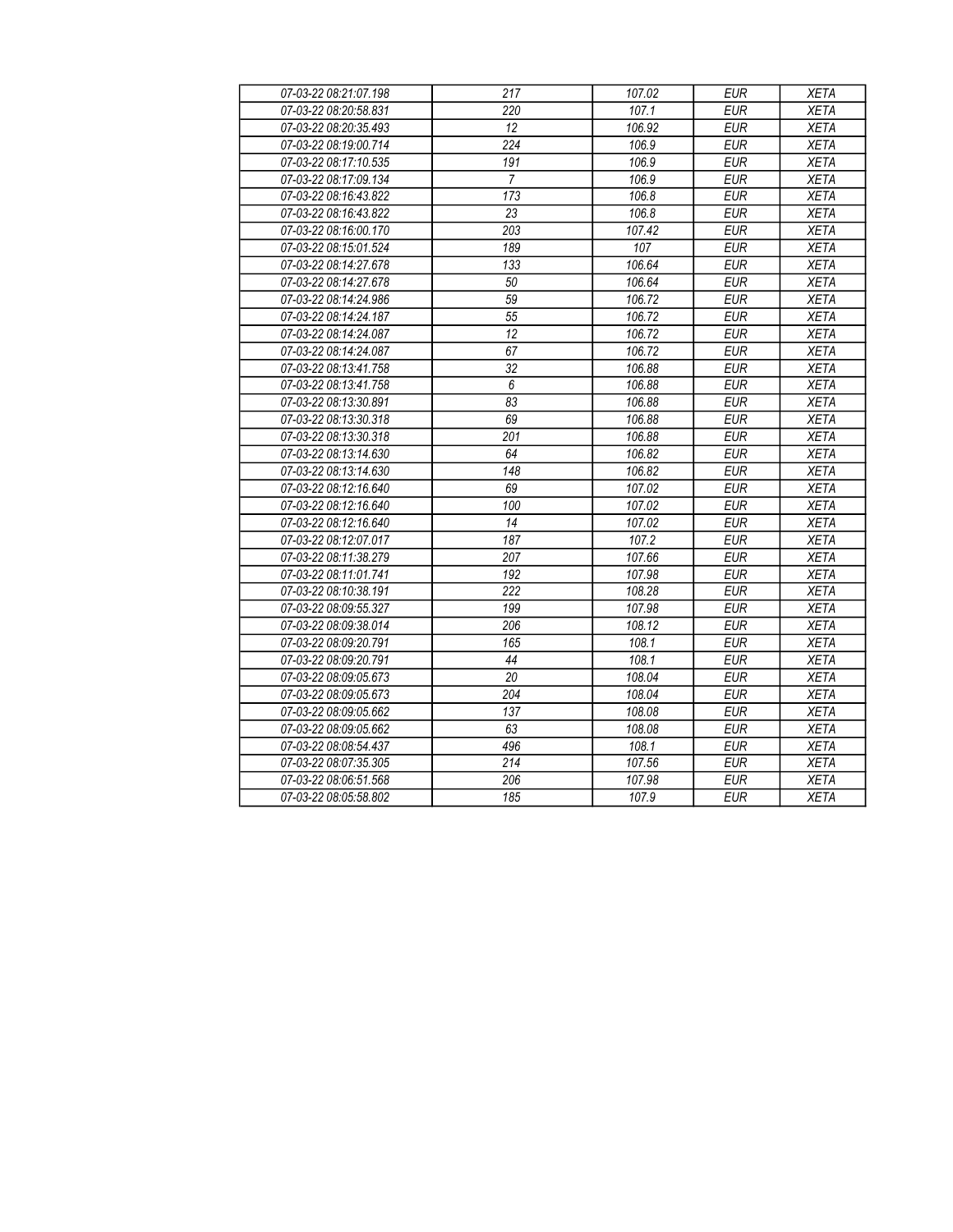## Each order relating to the buy-back programme above according to Art. 5 sec. 3 MAR in conjunction with Art. 25 sec. 1 and 2 MiFiR

In red colour are the fields according to Table 2 of the Annex of Del. Regulation (EU) 2017/580; alternatively you may report the

| Date and Time according to field 9 | <b>Segment MIC code</b><br>according to field 16 | <b>Transaction price</b><br>according to field 28 | <b>Price currency according</b><br>to field 29 | <b>Buy-sell indicator</b><br>according to field 32 |
|------------------------------------|--------------------------------------------------|---------------------------------------------------|------------------------------------------------|----------------------------------------------------|
| 07-03-22 16:19:35.935              | <b>XETA</b>                                      | 115.44                                            | <b>EUR</b>                                     | <b>BUY</b>                                         |
| 07-03-22 16:19:03.486              | <b>XETA</b>                                      | 115.38                                            | <b>EUR</b>                                     | <b>BUY</b>                                         |
| 07-03-22 16:18:52.381              | <b>XETA</b>                                      | 115.48                                            | <b>EUR</b>                                     | <b>BUY</b>                                         |
| 07-03-22 16:18:37.042              | <b>XETA</b>                                      | 115.44                                            | <b>EUR</b>                                     | <b>BUY</b>                                         |
| 07-03-22 16:17:15.470              | <b>XETA</b>                                      | 115.3                                             | <b>EUR</b>                                     | <b>BUY</b>                                         |
| 07-03-22 16:17:15.468              | <b>XETA</b>                                      | 115.3                                             | <b>EUR</b>                                     | <b>BUY</b>                                         |
| 07-03-22 16:16:40.376              | <b>XETA</b>                                      | 115.08                                            | <b>EUR</b>                                     | <b>BUY</b>                                         |
| 07-03-22 16:16:40.376              | <b>XETA</b>                                      | 115.08                                            | <b>EUR</b>                                     | <b>BUY</b>                                         |
| 07-03-22 16:15:46.043              | <b>XETA</b>                                      | 114.76                                            | <b>EUR</b>                                     | <b>BUY</b>                                         |
| 07-03-22 16:15:00.837              | <b>XETA</b>                                      | 114.6                                             | <b>EUR</b>                                     | <b>BUY</b>                                         |
| 07-03-22 16:15:00.837              | <b>XETA</b>                                      | 114.6                                             | <b>EUR</b>                                     | <b>BUY</b>                                         |
| 07-03-22 16:13:35.989              | <b>XETA</b>                                      | 114.72                                            | <b>EUR</b>                                     | <b>BUY</b>                                         |
| 07-03-22 16:12:58.443              | <b>XETA</b>                                      | 114.9                                             | <b>EUR</b>                                     | <b>BUY</b>                                         |
| 07-03-22 16:12:44.472              | <b>XETA</b>                                      | 114.9                                             | <b>EUR</b>                                     | <b>BUY</b>                                         |
| 07-03-22 16:11:38.036              | <b>XETA</b>                                      | 115.1                                             | <b>EUR</b>                                     | <b>BUY</b>                                         |
| 07-03-22 16:10:39.145              | <b>XETA</b>                                      | 115.22                                            | <b>EUR</b>                                     | <b>BUY</b>                                         |
| 07-03-22 16:10:36.755              | <b>XETA</b>                                      | 115.24                                            | <b>EUR</b>                                     | <b>BUY</b>                                         |
| 07-03-22 16:09:56.689              | <b>XETA</b>                                      | 115.34                                            | <b>EUR</b>                                     | <b>BUY</b>                                         |
| 07-03-22 16:08:46.118              | <b>XETA</b>                                      | 115.32                                            | <b>EUR</b>                                     | <b>BUY</b>                                         |
| 07-03-22 16:08:46.118              | <b>XETA</b>                                      | 115.32                                            | <b>EUR</b>                                     | <b>BUY</b>                                         |
| 07-03-22 16:08:07.420              | <b>XETA</b>                                      | 115.24                                            | <b>EUR</b>                                     | <b>BUY</b>                                         |
| 07-03-22 16:07:57.496              | <b>XETA</b>                                      | 115.22                                            | <b>EUR</b>                                     | <b>BUY</b>                                         |
| 07-03-22 16:07:06.110              | <b>XETA</b>                                      | 115.24                                            | <b>EUR</b>                                     | <b>BUY</b>                                         |
| 07-03-22 16:07:06.110              | <b>XETA</b>                                      | 115.24                                            | <b>EUR</b>                                     | <b>BUY</b>                                         |
| 07-03-22 16:06:14.837              | <b>XETA</b>                                      | 115.16                                            | <b>EUR</b>                                     | <b>BUY</b>                                         |
| 07-03-22 16:06:14.837              | <b>XETA</b>                                      | 115.16                                            | <b>EUR</b>                                     | <b>BUY</b>                                         |
| 07-03-22 16:04:54.275              | <b>XETA</b>                                      | 114.9                                             | <b>EUR</b>                                     | <b>BUY</b>                                         |
| 07-03-22 16:02:29.886              | <b>XETA</b>                                      | 114.64                                            | <b>EUR</b>                                     | <b>BUY</b>                                         |
| 07-03-22 16:02:29.859              | <b>XETA</b>                                      | 114.64                                            | <b>EUR</b>                                     | <b>BUY</b>                                         |
| 07-03-22 16:01:14.344              | <b>XETA</b>                                      | 114.84                                            | <b>EUR</b>                                     | <b>BUY</b>                                         |
| 07-03-22 15:59:32.674              | <b>XETA</b>                                      | 114.76                                            | <b>EUR</b>                                     | <b>BUY</b>                                         |
| 07-03-22 15:59:32.674              | <b>XETA</b>                                      | 114.76                                            | <b>EUR</b>                                     | <b>BUY</b>                                         |
| 07-03-22 15:59:32.674              | <b>XETA</b>                                      | 114.76                                            | <b>EUR</b>                                     | <b>BUY</b>                                         |
| 07-03-22 15:59:32.674              | <b>XETA</b>                                      | 114.76                                            | <b>EUR</b>                                     | <b>BUY</b>                                         |
| 07-03-22 15:59:32.674              | <b>XETA</b>                                      | 114.76                                            | <b>EUR</b>                                     | <b>BUY</b>                                         |
| 07-03-22 15:57:24.828              | <b>XETA</b>                                      | 114.72                                            | <b>EUR</b>                                     | <b>BUY</b>                                         |
| 07-03-22 15:57:23.229              | <b>XETA</b>                                      | 114.72                                            | <b>EUR</b>                                     | <b>BUY</b>                                         |
| 07-03-22 15:57:23.229              | <b>XETA</b>                                      | 114.72                                            | <b>EUR</b>                                     | <b>BUY</b>                                         |
| 07-03-22 15:55:41.889              | <b>XETA</b>                                      | 115.02                                            | <b>EUR</b>                                     | <b>BUY</b>                                         |
| 07-03-22 15:53:55.815              | <b>XETA</b>                                      | 115.12                                            | <b>EUR</b>                                     | <b>BUY</b>                                         |
| 07-03-22 15:53:55.808              | <b>XETA</b>                                      | 115.12                                            | <b>EUR</b>                                     | <b>BUY</b>                                         |
| 07-03-22 15:52:29.672              | <b>XETA</b>                                      | 115.28                                            | <b>EUR</b>                                     | <b>BUY</b>                                         |
| 07-03-22 15:50:04.353              | <b>XETA</b>                                      | 115.18                                            | <b>EUR</b>                                     | <b>BUY</b>                                         |
| 07-03-22 15:48:47.587              | <b>XETA</b>                                      | 115.24                                            | <b>EUR</b>                                     | <b>BUY</b>                                         |
| 07-03-22 15:46:46.352              | <b>XETA</b>                                      | 115.44                                            | <b>EUR</b>                                     | <b>BUY</b>                                         |
| 07-03-22 15:46:13.674              | <b>XETA</b>                                      | 115.74                                            | EUR                                            | <b>BUY</b>                                         |
| 07-03-22 15:46:13.674              | <b>XETA</b>                                      | 115.74                                            | EUR                                            | <b>BUY</b>                                         |
| 07-03-22 15:43:43.694              | <b>XETA</b>                                      | 115.4                                             | <b>EUR</b>                                     | <b>BUY</b>                                         |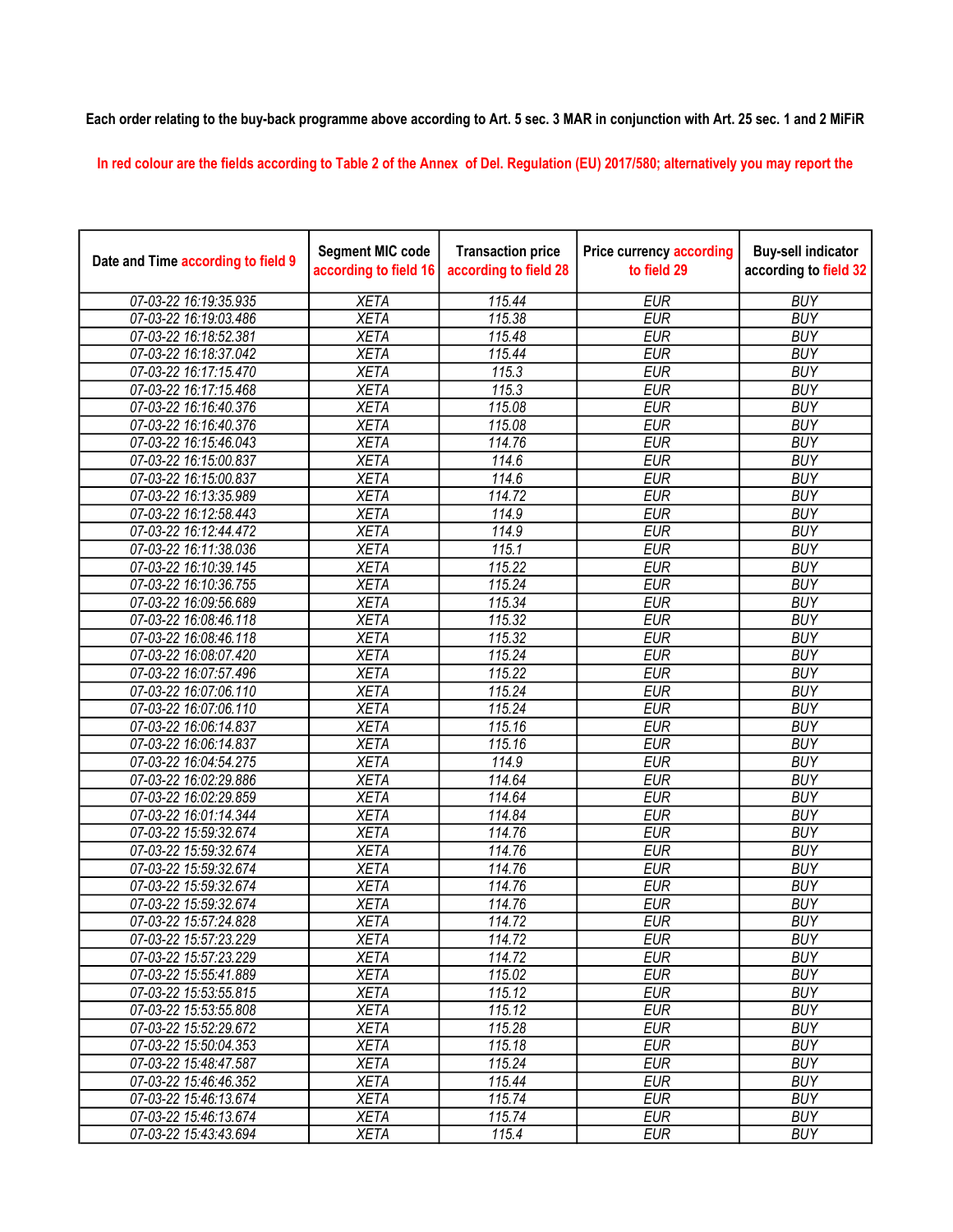| 07-03-22 15:41:33.305 | <b>XETA</b> | 115.52 | <b>EUR</b> | <b>BUY</b> |
|-----------------------|-------------|--------|------------|------------|
| 07-03-22 15:39:55.167 | <b>XETA</b> | 115.44 | <b>EUR</b> | <b>BUY</b> |
| 07-03-22 15:38:20.074 | <b>XETA</b> | 115.42 | <b>EUR</b> | <b>BUY</b> |
| 07-03-22 15:36:33.404 | <b>XETA</b> | 115.66 | <b>EUR</b> | <b>BUY</b> |
| 07-03-22 15:34:44.864 | <b>XETA</b> | 115.2  | <b>EUR</b> | <b>BUY</b> |
| 07-03-22 15:33:44.076 | <b>XETA</b> | 115.6  | <b>EUR</b> | <b>BUY</b> |
| 07-03-22 15:31:47.462 | <b>XETA</b> | 115.18 | <b>EUR</b> | <b>BUY</b> |
| 07-03-22 15:29:44.506 | <b>XETA</b> | 115.3  | <b>EUR</b> | <b>BUY</b> |
| 07-03-22 15:29:44.506 | <b>XETA</b> | 115.3  | <b>EUR</b> | <b>BUY</b> |
| 07-03-22 15:27:37.168 | <b>XETA</b> | 115.2  | <b>EUR</b> | <b>BUY</b> |
| 07-03-22 15:25:30.409 | <b>XETA</b> | 115.02 | <b>EUR</b> | <b>BUY</b> |
| 07-03-22 15:23:51.925 | <b>XETA</b> | 115.14 | <b>EUR</b> | <b>BUY</b> |
| 07-03-22 15:23:51.925 | <b>XETA</b> | 115.14 | <b>EUR</b> | <b>BUY</b> |
| 07-03-22 15:22:36.716 | <b>XETA</b> | 115.36 | <b>EUR</b> | <b>BUY</b> |
| 07-03-22 15:20:06.592 | <b>XETA</b> | 115.24 | <b>EUR</b> | <b>BUY</b> |
| 07-03-22 15:18:54.750 | <b>XETA</b> | 115.44 | <b>EUR</b> | <b>BUY</b> |
| 07-03-22 15:16:56.779 | <b>XETA</b> | 115.3  | <b>EUR</b> | <b>BUY</b> |
| 07-03-22 15:15:32.424 | <b>XETA</b> | 115.26 | <b>EUR</b> | <b>BUY</b> |
| 07-03-22 15:13:29.625 | <b>XETA</b> | 115.52 | <b>EUR</b> | <b>BUY</b> |
| 07-03-22 15:11:37.041 | <b>XETA</b> | 115.68 | <b>EUR</b> | <b>BUY</b> |
| 07-03-22 15:09:56.579 | <b>XETA</b> | 116.02 | <b>EUR</b> | <b>BUY</b> |
| 07-03-22 15:07:56.889 | <b>XETA</b> | 116.22 | <b>EUR</b> | <b>BUY</b> |
| 07-03-22 15:07:56.889 | <b>XETA</b> | 116.22 | <b>EUR</b> | <b>BUY</b> |
| 07-03-22 15:06:05.120 | <b>XETA</b> | 115.76 | <b>EUR</b> | <b>BUY</b> |
| 07-03-22 15:05:59.507 | <b>XETA</b> | 115.76 | <b>EUR</b> | <b>BUY</b> |
| 07-03-22 15:05:59.506 | <b>XETA</b> | 115.76 | <b>EUR</b> | <b>BUY</b> |
| 07-03-22 15:04:34.195 | <b>XETA</b> | 115.68 | <b>EUR</b> | <b>BUY</b> |
| 07-03-22 15:03:13.705 | <b>XETA</b> | 115.76 | <b>EUR</b> | <b>BUY</b> |
|                       |             | 115.76 | <b>EUR</b> | <b>BUY</b> |
| 07-03-22 15:03:13.704 | <b>XETA</b> |        |            |            |
| 07-03-22 15:00:32.204 | <b>XETA</b> | 115.56 | <b>EUR</b> | <b>BUY</b> |
| 07-03-22 14:58:59.987 | <b>XETA</b> | 115.84 | <b>EUR</b> | <b>BUY</b> |
| 07-03-22 14:57:05.732 | <b>XETA</b> | 116.44 | <b>EUR</b> | <b>BUY</b> |
| 07-03-22 14:55:39.811 | <b>XETA</b> | 116.26 | <b>EUR</b> | <b>BUY</b> |
| 07-03-22 14:55:39.811 | <b>XETA</b> | 116.26 | <b>EUR</b> | <b>BUY</b> |
| 07-03-22 14:54:11.064 | <b>XETA</b> | 115.68 | <b>EUR</b> | <b>BUY</b> |
| 07-03-22 14:54:09.758 | <b>XETA</b> | 115.68 | <b>EUR</b> | <b>BUY</b> |
| 07-03-22 14:54:09.744 | <b>XETA</b> | 115.68 | <b>EUR</b> | <b>BUY</b> |
| 07-03-22 14:52:05.539 | <b>XETA</b> | 115.56 | <b>EUR</b> | <b>BUY</b> |
| 07-03-22 14:50:14.352 | <b>XETA</b> | 115.34 | <b>EUR</b> | <b>BUY</b> |
| 07-03-22 14:48:06.274 | <b>XETA</b> | 115.18 | <b>EUR</b> | <b>BUY</b> |
| 07-03-22 14:47:02.116 | <b>XETA</b> | 115.26 | <b>EUR</b> | <b>BUY</b> |
| 07-03-22 14:47:02.116 | <b>XETA</b> | 115.26 | <b>EUR</b> | <b>BUY</b> |
| 07-03-22 14:44:53.282 | <b>XETA</b> | 115.2  | <b>EUR</b> | <b>BUY</b> |
| 07-03-22 14:43:01.954 | <b>XETA</b> | 115.2  | <b>EUR</b> | <b>BUY</b> |
| 07-03-22 14:43:01.055 | <b>XETA</b> | 115.2  | <b>EUR</b> | <b>BUY</b> |
| 07-03-22 14:41:11.036 | <b>XETA</b> | 115.88 | <b>EUR</b> | <b>BUY</b> |
| 07-03-22 14:40:21.043 | XETA        | 115.84 | <b>EUR</b> | <b>BUY</b> |
| 07-03-22 14:37:52.775 | <b>XETA</b> | 115.16 | <b>EUR</b> | <b>BUY</b> |
| 07-03-22 14:37:52.775 | <b>XETA</b> | 115.16 | <b>EUR</b> | <b>BUY</b> |
| 07-03-22 14:36:34.814 | <b>XETA</b> | 115.26 | <b>EUR</b> | <b>BUY</b> |
| 07-03-22 14:34:58.905 | <b>XETA</b> | 115.14 | <b>EUR</b> | <b>BUY</b> |
| 07-03-22 14:34:58.905 | <b>XETA</b> | 115.14 | <b>EUR</b> | <b>BUY</b> |
| 07-03-22 14:33:19.708 | <b>XETA</b> | 116.14 | <b>EUR</b> | <b>BUY</b> |
| 07-03-22 14:33:18.781 | <b>XETA</b> | 116.14 | <b>EUR</b> | <b>BUY</b> |
|                       |             |        |            |            |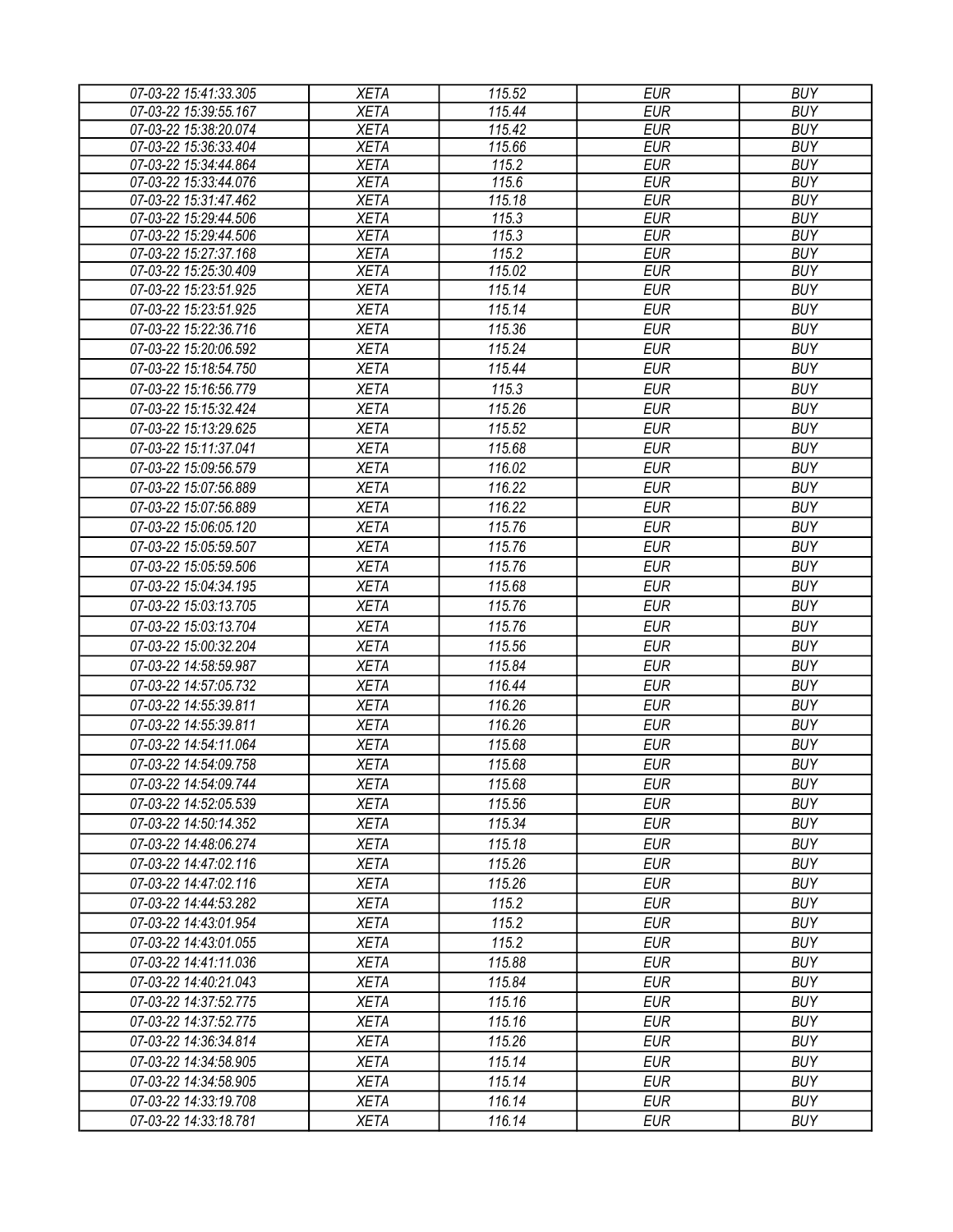| 07-03-22 14:32:03.899                          | <b>XETA</b>                | 116.3      | <b>EUR</b>               | <b>BUY</b> |
|------------------------------------------------|----------------------------|------------|--------------------------|------------|
| 07-03-22 14:32:03.899                          | <b>XETA</b>                | 116.3      | <b>EUR</b>               | <b>BUY</b> |
| 07-03-22 14:30:40.246                          | <b>XETA</b>                | 115.98     | <b>EUR</b>               | <b>BUY</b> |
| 07-03-22 14:30:40.246                          | <b>XETA</b>                | 115.98     | <b>EUR</b>               | <b>BUY</b> |
| 07-03-22 14:30:40.245                          | <b>XETA</b>                | 115.98     | <b>EUR</b>               | <b>BUY</b> |
| 07-03-22 14:29:16.491                          | <b>XETA</b>                | 115.76     | <b>EUR</b>               | <b>BUY</b> |
| 07-03-22 14:27:31.780                          | <b>XETA</b>                | 115.46     | <b>EUR</b>               | <b>BUY</b> |
| 07-03-22 14:24:01.253                          | <b>XETA</b>                | 115.4      | <b>EUR</b>               | <b>BUY</b> |
| 07-03-22 14:24:01.253                          | <b>XETA</b>                | 115.4      | <b>EUR</b>               | <b>BUY</b> |
| 07-03-22 14:21:12.100                          | <b>XETA</b>                | 114.94     | <b>EUR</b>               | <b>BUY</b> |
| 07-03-22 14:17:59.497                          | <b>XETA</b>                | 114.42     | <b>EUR</b>               | <b>BUY</b> |
| 07-03-22 14:15:10.531                          | <b>XETA</b>                | 114.76     | <b>EUR</b>               | <b>BUY</b> |
| 07-03-22 14:12:43.887                          | <b>XETA</b>                | 114.92     | <b>EUR</b>               | <b>BUY</b> |
| 07-03-22 14:09:54.198                          | <b>XETA</b>                | 115.12     | <b>EUR</b>               | <b>BUY</b> |
| 07-03-22 14:09:54.197                          | <b>XETA</b>                | 115.12     | <b>EUR</b>               | <b>BUY</b> |
| 07-03-22 14:08:09.128                          | <b>XETA</b>                | 115.16     | <b>EUR</b>               | <b>BUY</b> |
| 07-03-22 14:08:09.128                          | <b>XETA</b>                | 115.16     | <b>EUR</b>               | <b>BUY</b> |
| 07-03-22 14:04:48.913                          | <b>XETA</b>                | 114.78     | <b>EUR</b>               | <b>BUY</b> |
| 07-03-22 14:04:48.890                          | <b>XETA</b>                | 114.78     | <b>EUR</b>               | <b>BUY</b> |
| 07-03-22 14:04:48.890                          | <b>XETA</b>                | 114.78     | <b>EUR</b>               | <b>BUY</b> |
| 07-03-22 14:01:34.087                          | <b>XETA</b>                | 114.2      | <b>EUR</b>               | <b>BUY</b> |
| 07-03-22 13:57:38.819                          | <b>XETA</b>                | 114.5      | <b>EUR</b>               | <b>BUY</b> |
| 07-03-22 13:57:38.809                          | <b>XETA</b>                | 114.48     | <b>EUR</b>               | <b>BUY</b> |
| 07-03-22 13:55:58.324                          | <b>XETA</b>                | 114.44     | <b>EUR</b>               | <b>BUY</b> |
| 07-03-22 13:54:08.349                          | <b>XETA</b>                | 114.42     | <b>EUR</b>               | <b>BUY</b> |
| 07-03-22 13:50:01.979                          | <b>XETA</b>                | 114.72     | <b>EUR</b>               | <b>BUY</b> |
| 07-03-22 13:47:20.543                          | <b>XETA</b>                | 114.34     | <b>EUR</b>               | <b>BUY</b> |
| 07-03-22 13:44:16.731                          | <b>XETA</b>                | 114.04     | <b>EUR</b>               | <b>BUY</b> |
| 07-03-22 13:44:15.528                          | <b>XETA</b>                | 114.04     | <b>EUR</b>               | <b>BUY</b> |
| 07-03-22 13:42:20.528                          | <b>XETA</b>                | 114.18     | <b>EUR</b>               | <b>BUY</b> |
| 07-03-22 13:42:20.528                          | <b>XETA</b>                | 114.18     | <b>EUR</b>               | <b>BUY</b> |
| 07-03-22 13:40:55.562                          | <b>XETA</b>                | 114.28     | <b>EUR</b>               | <b>BUY</b> |
| 07-03-22 13:38:57.286                          | <b>XETA</b>                | 113.9      | <b>EUR</b>               | <b>BUY</b> |
| 07-03-22 13:36:53.126                          | <b>XETA</b>                | 113.86     | <b>EUR</b>               | <b>BUY</b> |
| 07-03-22 13:36:53.126                          | <b>XETA</b>                | 113.86     | <b>EUR</b>               | <b>BUY</b> |
| 07-03-22 13:35:08.062                          | <b>XETA</b>                | 114.2      | <b>EUR</b>               | <b>BUY</b> |
| 07-03-22 13:32:45.196                          | <b>XETA</b>                | 114.18     | <b>EUR</b>               | <b>BUY</b> |
| 07-03-22 13:32:29.765                          | <b>XETA</b>                | 114.2      | <b>EUR</b>               | <b>BUY</b> |
| 07-03-22 13:32:29.765                          | <b>XETA</b>                | 114.2      | <b>EUR</b>               | <b>BUY</b> |
| 07-03-22 13:30:04.681                          | <b>XETA</b>                | 113.78     | <b>EUR</b>               | <b>BUY</b> |
| 07-03-22 13:30:04.681                          | <b>XETA</b>                | 113.78     | <b>EUR</b>               | <b>BUY</b> |
|                                                |                            |            |                          | <b>BUY</b> |
| 07-03-22 13:27:33.787                          | <b>XETA</b><br><b>XETA</b> | 114<br>114 | <b>EUR</b>               | <b>BUY</b> |
| 07-03-22 13:27:33.787<br>07-03-22 13:24:57.168 | <b>XETA</b>                | 114.04     | <b>EUR</b><br><b>EUR</b> | <b>BUY</b> |
|                                                |                            |            |                          |            |
| 07-03-22 13:23:21.025                          | <b>XETA</b>                | 114.1      | <b>EUR</b>               | <b>BUY</b> |
| 07-03-22 13:21:02.256                          | <b>XETA</b>                | 114.14     | <b>EUR</b>               | <b>BUY</b> |
| 07-03-22 13:19:02.055                          | <b>XETA</b>                | 114.04     | <b>EUR</b>               | <b>BUY</b> |
| 07-03-22 13:17:58.053                          | <b>XETA</b>                | 113.78     | <b>EUR</b>               | <b>BUY</b> |
| 07-03-22 13:17:58.053                          | <b>XETA</b>                | 113.78     | <b>EUR</b>               | <b>BUY</b> |
| 07-03-22 13:16:04.493                          | <b>XETA</b>                | 113.1      | <b>EUR</b>               | <b>BUY</b> |
| 07-03-22 13:13:25.261                          | <b>XETA</b>                | 112.96     | <b>EUR</b>               | <b>BUY</b> |
| 07-03-22 13:09:43.736                          | XETA                       | 112.32     | <b>EUR</b>               | <b>BUY</b> |
| 07-03-22 13:09:43.736                          | XETA                       | 112.32     | <b>EUR</b>               | <b>BUY</b> |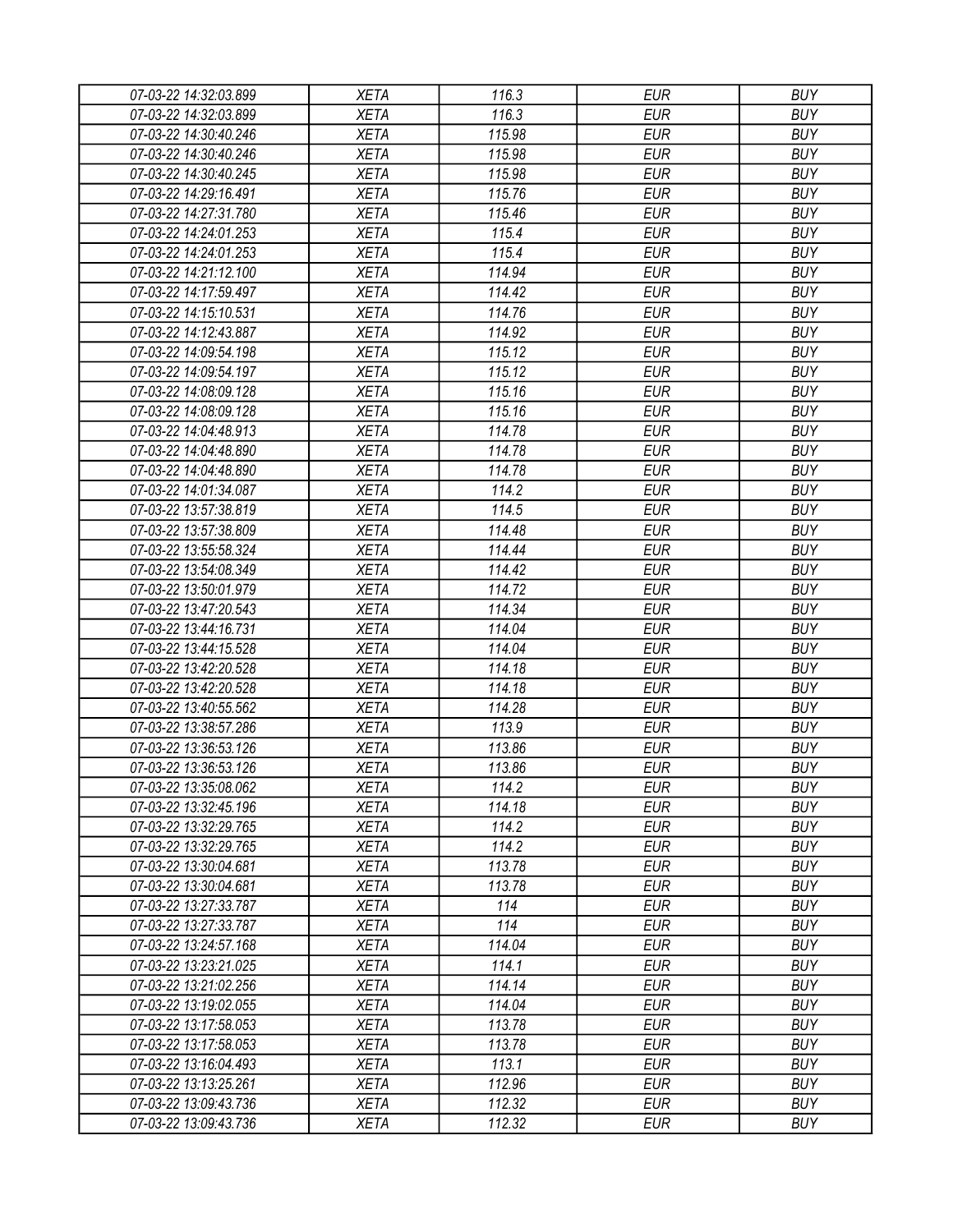| 07-03-22 13:07:11.206<br>07-03-22 13:04:19.788 | <b>XETA</b><br><b>XETA</b> | 112<br>111.96    | <b>EUR</b><br><b>EUR</b> | <b>BUY</b><br><b>BUY</b> |
|------------------------------------------------|----------------------------|------------------|--------------------------|--------------------------|
| 07-03-22 13:02:05.318                          | <b>XETA</b>                | 112.32           | <b>EUR</b>               | <b>BUY</b>               |
| 07-03-22 13:02:05.318                          | <b>XETA</b>                | 112.32           | <b>EUR</b>               | <b>BUY</b>               |
|                                                |                            | 112.16           |                          | <b>BUY</b>               |
| 07-03-22 12:58:40.179                          | <b>XETA</b>                |                  | <b>EUR</b>               | <b>BUY</b>               |
| 07-03-22 12:58:36.937                          | <b>XETA</b>                | 112.18           | <b>EUR</b>               |                          |
| 07-03-22 12:58:36.936                          | <b>XETA</b>                | 112.18           | <b>EUR</b>               | <b>BUY</b>               |
| 07-03-22 12:58:36.936                          | <b>XETA</b>                | 112.18           | <b>EUR</b>               | <b>BUY</b>               |
| 07-03-22 12:56:06.188                          | <b>XETA</b>                | 112.74           | <b>EUR</b>               | <b>BUY</b>               |
| 07-03-22 12:56:06.187                          | <b>XETA</b>                | 112.74           | <b>EUR</b>               | <b>BUY</b>               |
| 07-03-22 12:56:06.187                          | <b>XETA</b>                | 112.74           | <b>EUR</b>               | <b>BUY</b>               |
| 07-03-22 12:53:12.855                          | <b>XETA</b>                | 112.16           | <b>EUR</b>               | <b>BUY</b>               |
| 07-03-22 12:53:12.855                          | <b>XETA</b>                | 112.16           | <b>EUR</b>               | <b>BUY</b>               |
| 07-03-22 12:50:36.834                          | <b>XETA</b>                | 112.38           | <b>EUR</b>               | <b>BUY</b>               |
| 07-03-22 12:48:51.362                          | <b>XETA</b>                | 112.5            | <b>EUR</b>               | <b>BUY</b>               |
| 07-03-22 12:45:53.380                          | <b>XETA</b>                | 112.66           | <b>EUR</b>               | <b>BUY</b>               |
| 07-03-22 12:42:36.327                          | <b>XETA</b>                | 112.6            | <b>EUR</b>               | <b>BUY</b>               |
| 07-03-22 12:40:02.366                          | <b>XETA</b>                | 112.9            | <b>EUR</b>               | <b>BUY</b>               |
| 07-03-22 12:37:45.835                          | <b>XETA</b>                | 112.7            | <b>EUR</b>               | <b>BUY</b>               |
| 07-03-22 12:34:41.128                          | <b>XETA</b>                | 112.8            | <b>EUR</b>               | <b>BUY</b>               |
| 07-03-22 12:32:59.694                          | <b>XETA</b>                | 112.68           | <b>EUR</b>               | <b>BUY</b>               |
| 07-03-22 12:32:59.694                          | <b>XETA</b>                | 112.68           | <b>EUR</b>               | <b>BUY</b>               |
| 07-03-22 12:30:47.173                          | <b>XETA</b>                | 112.18           | <b>EUR</b>               | <b>BUY</b>               |
| 07-03-22 12:30:47.173                          | <b>XETA</b>                | 112.18           | <b>EUR</b>               | <b>BUY</b>               |
| 07-03-22 12:28:26.933                          | <b>XETA</b>                | 112.06           | <b>EUR</b>               | <b>BUY</b>               |
| 07-03-22 12:26:11.256                          | <b>XETA</b>                | 112.32           | <b>EUR</b>               | <b>BUY</b>               |
| 07-03-22 12:23:56.127                          | <b>XETA</b>                | 112.22           | <b>EUR</b>               | <b>BUY</b>               |
| 07-03-22 12:20:00.022                          | <b>XETA</b>                | 111.68           | <b>EUR</b>               | <b>BUY</b>               |
| 07-03-22 12:20:00.022                          | <b>XETA</b>                | 111.68           | <b>EUR</b>               | <b>BUY</b>               |
| 07-03-22 12:18:16.341                          | <b>XETA</b>                | 111.22           | <b>EUR</b>               | <b>BUY</b>               |
| 07-03-22 12:14:03.881                          | <b>XETA</b>                | 111.14           | <b>EUR</b>               | <b>BUY</b>               |
| 07-03-22 12:14:03.880                          | <b>XETA</b>                | 111.14           | <b>EUR</b>               | <b>BUY</b>               |
| 07-03-22 12:10:35.688                          | <b>XETA</b>                | 111.48           | <b>EUR</b>               | <b>BUY</b>               |
| 07-03-22 12:10:32.954                          | <b>XETA</b>                | 111.48           | <b>EUR</b>               | <b>BUY</b>               |
| 07-03-22 12:08:01.360                          | <b>XETA</b>                | 111.62           | <b>EUR</b>               | <b>BUY</b>               |
| 07-03-22 12:05:37.039                          | <b>XETA</b>                | 111.84           | <b>EUR</b>               | <b>BUY</b>               |
| 07-03-22 12:05:08.155                          | <b>XETA</b>                | 111.74           | <b>EUR</b>               | <b>BUY</b>               |
| 07-03-22 12:05:07.880                          | <b>XETA</b>                | 111.74           | <b>EUR</b>               | <b>BUY</b>               |
| 07-03-22 12:05:02.114                          | <b>XETA</b>                | 111.92           | <b>EUR</b>               | <b>BUY</b>               |
| 07-03-22 11:58:15.295                          | <b>XETA</b>                | 110.98           | <b>EUR</b>               | <b>BUY</b>               |
| 07-03-22 11:58:15.295                          | <b>XETA</b>                | 110.98           | <b>EUR</b>               | <b>BUY</b>               |
| 07-03-22 11:56:20.279                          | <b>XETA</b>                | 110.88           | <b>EUR</b>               | <b>BUY</b>               |
| 07-03-22 11:56:20.279                          | <b>XETA</b>                | 110.88           | <b>EUR</b>               | <b>BUY</b>               |
| 07-03-22 11:54:55.052                          | <b>XETA</b>                | 110.8            | <b>EUR</b>               | <b>BUY</b>               |
| 07-03-22 11:52:48.911                          | <b>XETA</b>                | 110.64           | <b>EUR</b>               | <b>BUY</b>               |
| 07-03-22 11:48:58.133                          | <b>XETA</b>                | 110.44           | <b>EUR</b>               | <b>BUY</b>               |
| 07-03-22 11:48:58.133                          | <b>XETA</b>                | 110.44           | <b>EUR</b>               | <b>BUY</b>               |
| 07-03-22 11:46:46.504                          | XETA                       | 110.32           | <b>EUR</b>               | <b>BUY</b>               |
| 07-03-22 11:45:28.492                          | <b>XETA</b>                | 110.08           | <b>EUR</b>               | <b>BUY</b>               |
| 07-03-22 11:44:16.791                          | <b>XETA</b>                | 110.18           | <b>EUR</b>               | <b>BUY</b>               |
|                                                |                            |                  |                          | <b>BUY</b>               |
| 07-03-22 11:40:48.510                          | <b>XETA</b>                | 109.84<br>109.84 | <b>EUR</b><br><b>EUR</b> | <b>BUY</b>               |
| 07-03-22 11:40:48.510                          | XETA                       |                  |                          |                          |
| 07-03-22 11:38:26.337                          | <b>XETA</b>                | 109.66           | <b>EUR</b>               | <b>BUY</b>               |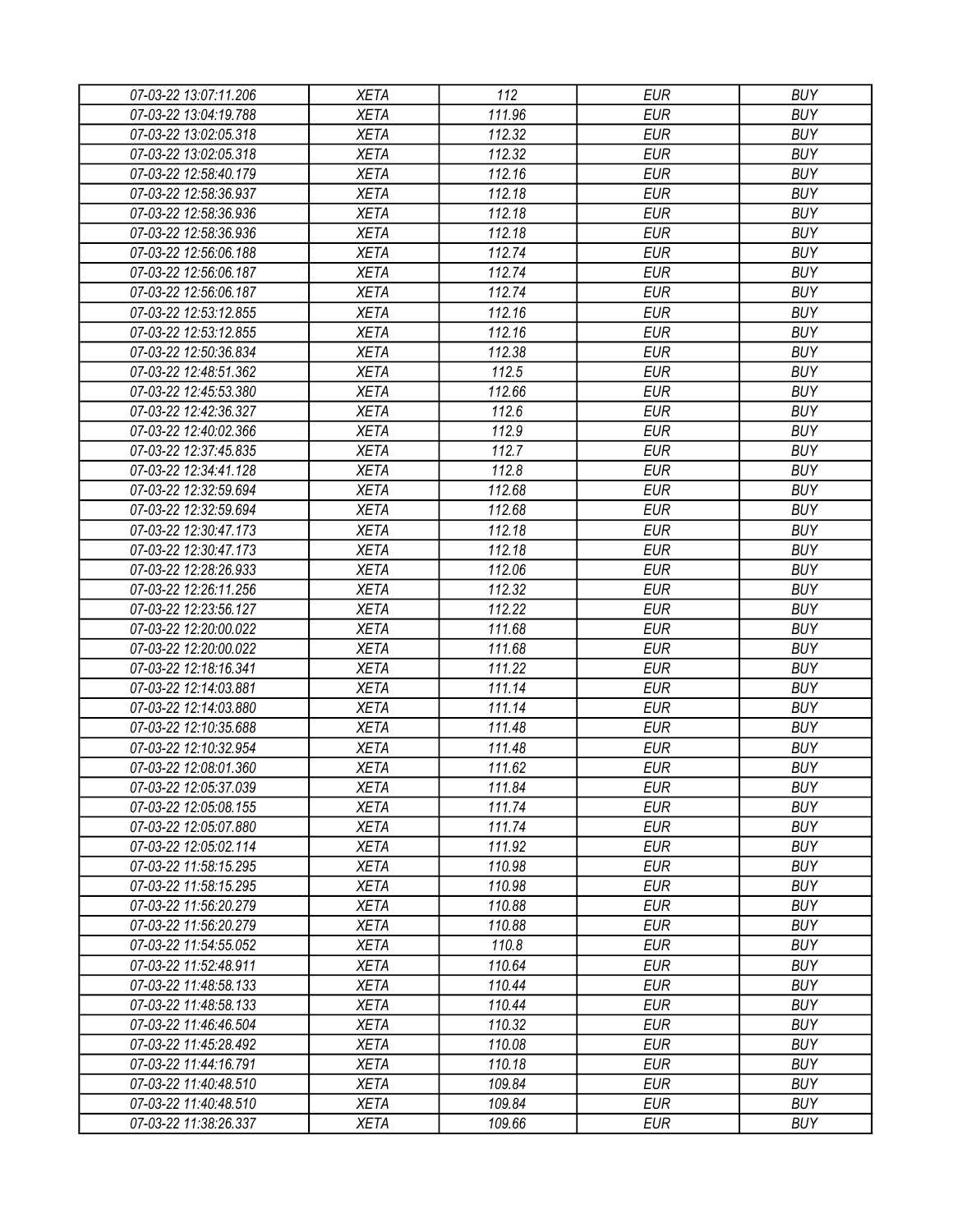| 07-03-22 11:36:10.979 | <b>XETA</b> | 109.94 | <b>EUR</b> | <b>BUY</b> |
|-----------------------|-------------|--------|------------|------------|
| 07-03-22 11:32:52.130 | <b>XETA</b> | 109.68 | <b>EUR</b> | <b>BUY</b> |
| 07-03-22 11:29:55.428 | <b>XETA</b> | 109.58 | <b>EUR</b> | <b>BUY</b> |
| 07-03-22 11:29:55.428 | <b>XETA</b> | 109.58 | <b>EUR</b> | <b>BUY</b> |
| 07-03-22 11:27:45.100 | <b>XETA</b> | 110.02 | <b>EUR</b> | <b>BUY</b> |
| 07-03-22 11:27:10.731 | <b>XETA</b> | 109.92 | <b>EUR</b> | <b>BUY</b> |
| 07-03-22 11:27:10.723 | <b>XETA</b> | 109.92 | <b>EUR</b> | <b>BUY</b> |
| 07-03-22 11:24:51.682 | <b>XETA</b> | 109.8  | <b>EUR</b> | <b>BUY</b> |
| 07-03-22 11:22:06.384 | <b>XETA</b> | 109.7  | <b>EUR</b> | <b>BUY</b> |
| 07-03-22 11:19:29.045 | <b>XETA</b> | 108.66 | <b>EUR</b> | <b>BUY</b> |
| 07-03-22 11:17:01.062 | <b>XETA</b> | 109.02 | <b>EUR</b> | <b>BUY</b> |
| 07-03-22 11:17:01.062 | <b>XETA</b> | 109.02 | <b>EUR</b> | <b>BUY</b> |
| 07-03-22 11:15:08.722 | <b>XETA</b> | 109.42 | <b>EUR</b> | <b>BUY</b> |
| 07-03-22 11:13:14.987 | <b>XETA</b> | 109.18 | <b>EUR</b> | <b>BUY</b> |
| 07-03-22 11:10:29.284 | <b>XETA</b> | 109    | <b>EUR</b> | <b>BUY</b> |
| 07-03-22 11:08:07.368 | <b>XETA</b> | 108.64 | <b>EUR</b> | <b>BUY</b> |
| 07-03-22 11:07:07.078 | <b>XETA</b> | 108.58 | <b>EUR</b> | <b>BUY</b> |
| 07-03-22 11:04:42.960 | <b>XETA</b> | 108.48 | <b>EUR</b> | <b>BUY</b> |
| 07-03-22 11:04:42.960 | <b>XETA</b> | 108.48 | <b>EUR</b> | <b>BUY</b> |
| 07-03-22 11:02:06.140 | <b>XETA</b> | 108.54 | <b>EUR</b> | <b>BUY</b> |
| 07-03-22 11:02:06.140 | <b>XETA</b> | 108.54 | <b>EUR</b> | <b>BUY</b> |
| 07-03-22 10:58:55.750 | <b>XETA</b> | 108.72 | <b>EUR</b> | <b>BUY</b> |
| 07-03-22 10:56:36.814 | <b>XETA</b> | 108.9  | <b>EUR</b> | <b>BUY</b> |
| 07-03-22 10:53:25.817 | <b>XETA</b> | 108.54 | <b>EUR</b> | <b>BUY</b> |
| 07-03-22 10:51:03.333 | <b>XETA</b> | 108.3  | <b>EUR</b> | <b>BUY</b> |
| 07-03-22 10:48:15.560 | <b>XETA</b> | 107.8  | <b>EUR</b> | <b>BUY</b> |
| 07-03-22 10:48:15.560 | <b>XETA</b> | 107.8  | <b>EUR</b> | <b>BUY</b> |
| 07-03-22 10:46:36.069 | <b>XETA</b> | 108.08 | <b>EUR</b> | <b>BUY</b> |
| 07-03-22 10:46:36.069 | <b>XETA</b> | 108.08 | <b>EUR</b> | <b>BUY</b> |
| 07-03-22 10:43:47.304 | <b>XETA</b> | 107.76 | <b>EUR</b> | <b>BUY</b> |
| 07-03-22 10:43:47.304 | <b>XETA</b> | 107.76 | <b>EUR</b> | <b>BUY</b> |
| 07-03-22 10:40:43.849 | <b>XETA</b> | 107.48 | <b>EUR</b> | <b>BUY</b> |
| 07-03-22 10:38:04.516 | <b>XETA</b> | 107.62 | <b>EUR</b> | <b>BUY</b> |
| 07-03-22 10:35:56.844 | <b>XETA</b> | 107.62 | <b>EUR</b> | <b>BUY</b> |
| 07-03-22 10:35:55.038 | <b>XETA</b> | 107.62 | <b>EUR</b> | <b>BUY</b> |
| 07-03-22 10:32:59.167 | <b>XETA</b> | 107.86 | <b>EUR</b> | <b>BUY</b> |
| 07-03-22 10:32:21.171 | <b>XETA</b> | 107.94 | <b>EUR</b> | <b>BUY</b> |
| 07-03-22 10:32:21.171 | <b>XETA</b> | 107.94 | <b>EUR</b> | <b>BUY</b> |
| 07-03-22 10:30:28.900 | <b>XETA</b> | 108    | <b>EUR</b> | <b>BUY</b> |
| 07-03-22 10:28:24.195 | <b>XETA</b> | 108.26 | <b>EUR</b> | <b>BUY</b> |
| 07-03-22 10:25:59.030 | <b>XETA</b> | 108.86 | <b>EUR</b> | <b>BUY</b> |
|                       | <b>XETA</b> | 108.8  | <b>EUR</b> | <b>BUY</b> |
| 07-03-22 10:23:54.441 | <b>XETA</b> | 108.46 | <b>EUR</b> | <b>BUY</b> |
| 07-03-22 10:22:01.078 | <b>XETA</b> | 108.46 | <b>EUR</b> | <b>BUY</b> |
| 07-03-22 10:20:22.803 |             |        |            |            |
| 07-03-22 10:20:03.672 | <b>XETA</b> | 108.46 | <b>EUR</b> | <b>BUY</b> |
| 07-03-22 10:17:37.820 | <b>XETA</b> | 108.38 | <b>EUR</b> | <b>BUY</b> |
| 07-03-22 10:17:37.820 | <b>XETA</b> | 108.38 | <b>EUR</b> | <b>BUY</b> |
| 07-03-22 10:15:15.273 | XETA        | 108.72 | <b>EUR</b> | <b>BUY</b> |
| 07-03-22 10:14:23.965 | <b>XETA</b> | 108.64 | <b>EUR</b> | <b>BUY</b> |
| 07-03-22 10:11:16.876 | <b>XETA</b> | 108.26 | <b>EUR</b> | <b>BUY</b> |
| 07-03-22 10:09:28.398 | <b>XETA</b> | 108.22 | <b>EUR</b> | <b>BUY</b> |
| 07-03-22 10:06:58.226 | XETA        | 107.94 | <b>EUR</b> | <b>BUY</b> |
| 07-03-22 10:05:07.953 | <b>XETA</b> | 108.06 | <b>EUR</b> | <b>BUY</b> |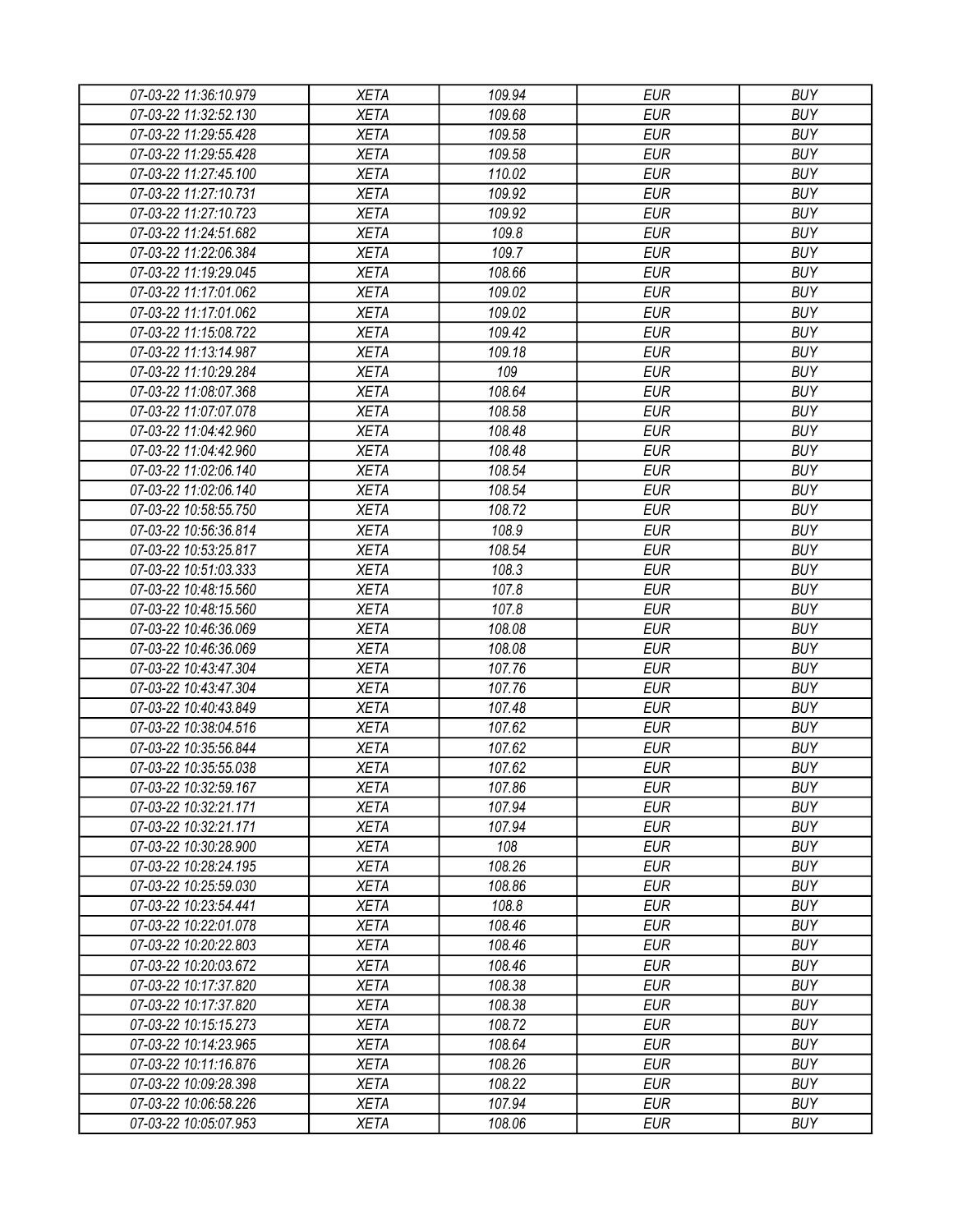| 07-03-22 10:03:02.250 | <b>XETA</b> | 108.06 | <b>EUR</b> | <b>BUY</b> |
|-----------------------|-------------|--------|------------|------------|
| 07-03-22 10:01:28.938 | <b>XETA</b> | 108.44 | <b>EUR</b> | <b>BUY</b> |
| 07-03-22 10:01:28.938 | <b>XETA</b> | 108.44 | <b>EUR</b> | <b>BUY</b> |
| 07-03-22 09:59:11.350 | <b>XETA</b> | 107.94 | <b>EUR</b> | <b>BUY</b> |
| 07-03-22 09:59:11.350 | <b>XETA</b> | 107.94 | <b>EUR</b> | <b>BUY</b> |
| 07-03-22 09:59:11.350 | <b>XETA</b> | 107.94 | <b>EUR</b> | <b>BUY</b> |
| 07-03-22 09:57:58.180 | <b>XETA</b> | 108.24 | <b>EUR</b> | <b>BUY</b> |
| 07-03-22 09:57:58.180 | <b>XETA</b> | 108.24 | <b>EUR</b> | <b>BUY</b> |
| 07-03-22 09:55:19.312 | <b>XETA</b> | 107.88 | <b>EUR</b> | <b>BUY</b> |
| 07-03-22 09:55:07.713 | <b>XETA</b> | 107.88 | <b>EUR</b> | <b>BUY</b> |
| 07-03-22 09:53:04.284 | <b>XETA</b> | 107.84 | <b>EUR</b> | <b>BUY</b> |
| 07-03-22 09:50:58.172 | <b>XETA</b> | 107.72 | <b>EUR</b> | <b>BUY</b> |
| 07-03-22 09:49:22.008 | <b>XETA</b> | 107.7  | <b>EUR</b> | <b>BUY</b> |
| 07-03-22 09:46:53.223 | <b>XETA</b> | 107.34 | <b>EUR</b> | <b>BUY</b> |
| 07-03-22 09:46:53.222 | <b>XETA</b> | 107.34 | <b>EUR</b> | <b>BUY</b> |
| 07-03-22 09:44:20.661 | <b>XETA</b> | 107.96 | <b>EUR</b> | <b>BUY</b> |
| 07-03-22 09:41:34.490 | <b>XETA</b> | 107.4  | <b>EUR</b> | <b>BUY</b> |
| 07-03-22 09:39:18.977 | <b>XETA</b> | 107.86 | <b>EUR</b> | <b>BUY</b> |
| 07-03-22 09:36:56.464 | <b>XETA</b> | 108.04 | <b>EUR</b> | <b>BUY</b> |
| 07-03-22 09:34:41.351 | <b>XETA</b> | 107.7  | <b>EUR</b> | <b>BUY</b> |
| 07-03-22 09:31:10.382 | <b>XETA</b> | 108.4  | <b>EUR</b> | <b>BUY</b> |
| 07-03-22 09:31:10.382 | <b>XETA</b> | 108.4  | <b>EUR</b> | <b>BUY</b> |
| 07-03-22 09:31:10.375 | <b>XETA</b> | 108.38 | <b>EUR</b> | <b>BUY</b> |
| 07-03-22 09:31:10.375 | <b>XETA</b> | 108.38 | <b>EUR</b> | <b>BUY</b> |
| 07-03-22 09:30:22.327 | <b>XETA</b> | 108.44 | <b>EUR</b> | <b>BUY</b> |
| 07-03-22 09:29:17.191 | <b>XETA</b> | 108.36 | <b>EUR</b> | <b>BUY</b> |
| 07-03-22 09:27:21.300 | <b>XETA</b> | 108.26 | <b>EUR</b> | <b>BUY</b> |
| 07-03-22 09:25:25.589 | <b>XETA</b> | 108.2  | <b>EUR</b> | <b>BUY</b> |
| 07-03-22 09:23:25.361 | <b>XETA</b> | 108.64 | <b>EUR</b> | <b>BUY</b> |
| 07-03-22 09:20:56.825 | <b>XETA</b> | 108.58 | <b>EUR</b> | <b>BUY</b> |
| 07-03-22 09:20:56.825 | <b>XETA</b> | 108.58 | <b>EUR</b> | <b>BUY</b> |
|                       | <b>XETA</b> | 108.78 | <b>EUR</b> | <b>BUY</b> |
| 07-03-22 09:19:26.487 |             |        | <b>EUR</b> | <b>BUY</b> |
| 07-03-22 09:16:31.154 | <b>XETA</b> | 108.52 |            |            |
| 07-03-22 09:14:53.496 | <b>XETA</b> | 109.08 | <b>EUR</b> | <b>BUY</b> |
| 07-03-22 09:13:53.188 | <b>XETA</b> | 109.2  | <b>EUR</b> | <b>BUY</b> |
| 07-03-22 09:11:20.421 | <b>XETA</b> | 108.84 | <b>EUR</b> | <b>BUY</b> |
| 07-03-22 09:11:02.997 | <b>XETA</b> | 108.94 | <b>EUR</b> | <b>BUY</b> |
| 07-03-22 09:09:08.713 | <b>XETA</b> | 109.12 | <b>EUR</b> | <b>BUY</b> |
| 07-03-22 09:07:04.038 | <b>XETA</b> | 108.76 | <b>EUR</b> | <b>BUY</b> |
| 07-03-22 09:07:03.883 | <b>XETA</b> | 108.76 | <b>EUR</b> | <b>BUY</b> |
| 07-03-22 09:06:06.409 | <b>XETA</b> | 108.5  | <b>EUR</b> | <b>BUY</b> |
| 07-03-22 09:06:06.409 | <b>XETA</b> | 108.5  | <b>EUR</b> | <b>BUY</b> |
| 07-03-22 09:06:06.362 | <b>XETA</b> | 108.5  | <b>EUR</b> | <b>BUY</b> |
| 07-03-22 09:05:24.531 | <b>XETA</b> | 108.26 | <b>EUR</b> | <b>BUY</b> |
| 07-03-22 09:04:02.987 | <b>XETA</b> | 108.06 | <b>EUR</b> | <b>BUY</b> |
| 07-03-22 09:04:02.987 | <b>XETA</b> | 108.06 | <b>EUR</b> | <b>BUY</b> |
| 07-03-22 09:03:46.082 | <b>XETA</b> | 108.1  | <b>EUR</b> | <b>BUY</b> |
| 07-03-22 09:02:23.841 | XETA        | 107.94 | <b>EUR</b> | <b>BUY</b> |
| 07-03-22 09:00:23.376 | <b>XETA</b> | 107.64 | <b>EUR</b> | <b>BUY</b> |
| 07-03-22 08:58:08.725 | <b>XETA</b> | 107.62 | <b>EUR</b> | <b>BUY</b> |
| 07-03-22 08:58:08.725 | <b>XETA</b> | 107.62 | <b>EUR</b> | <b>BUY</b> |
| 07-03-22 08:57:59.028 | <b>XETA</b> | 107.68 | <b>EUR</b> | <b>BUY</b> |
| 07-03-22 08:55:40.252 | XETA        | 107.88 | <b>EUR</b> | <b>BUY</b> |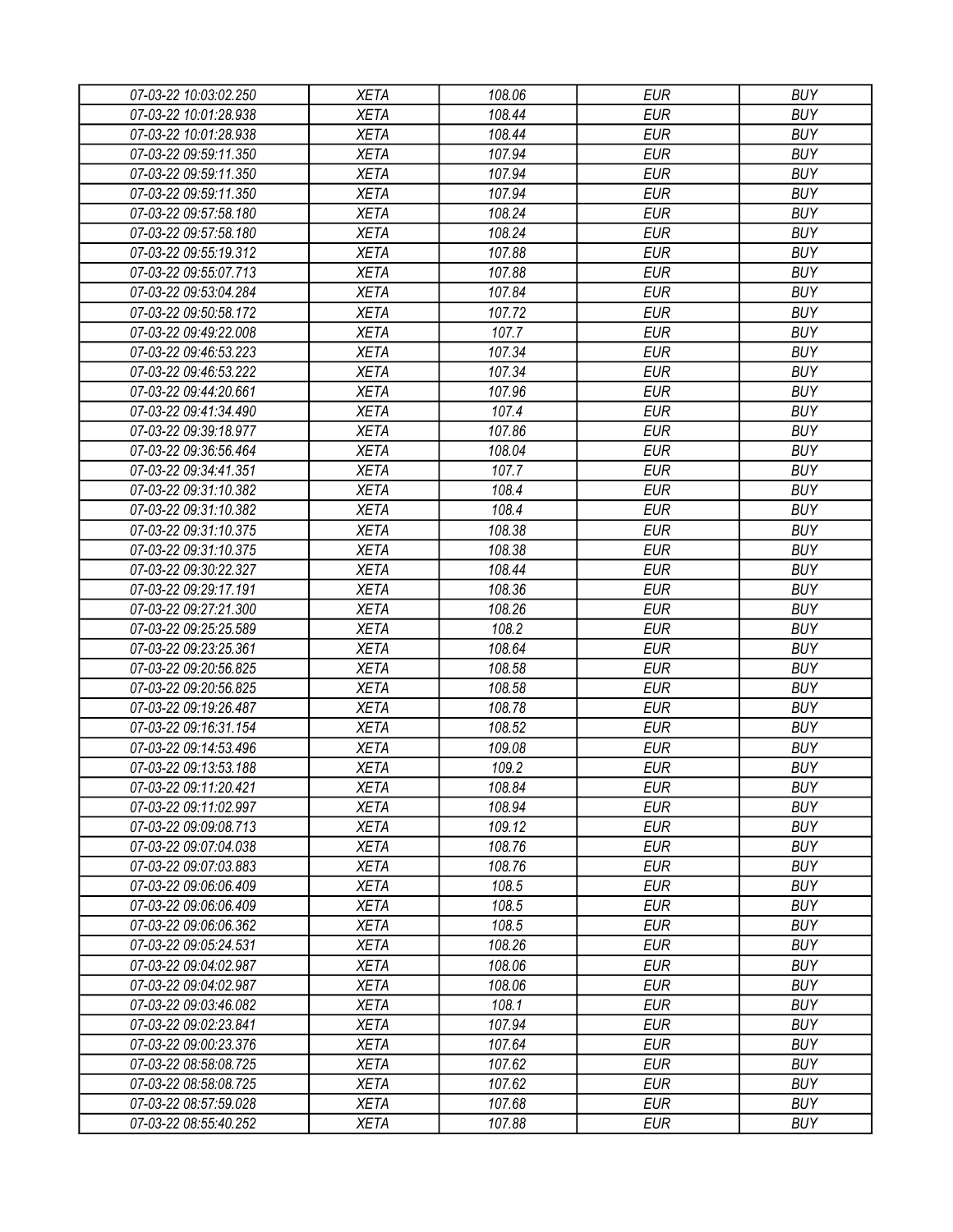| 07-03-22 08:54:59.459 | <b>XETA</b> | 107.76 | <b>EUR</b> | <b>BUY</b> |
|-----------------------|-------------|--------|------------|------------|
| 07-03-22 08:53:01.440 | <b>XETA</b> | 107.36 | <b>EUR</b> | <b>BUY</b> |
| 07-03-22 08:51:32.939 | <b>XETA</b> | 107.14 | <b>EUR</b> | <b>BUY</b> |
| 07-03-22 08:50:56.891 | <b>XETA</b> | 107.08 | <b>EUR</b> | <b>BUY</b> |
| 07-03-22 08:50:56.891 | <b>XETA</b> | 107.08 | <b>EUR</b> | <b>BUY</b> |
| 07-03-22 08:49:29.985 | <b>XETA</b> | 107.18 | <b>EUR</b> | <b>BUY</b> |
| 07-03-22 08:49:29.985 | <b>XETA</b> | 107.18 | <b>EUR</b> | <b>BUY</b> |
| 07-03-22 08:49:06.825 | <b>XETA</b> | 107.32 | <b>EUR</b> | <b>BUY</b> |
| 07-03-22 08:48:02.436 | <b>XETA</b> | 107    | <b>EUR</b> | <b>BUY</b> |
| 07-03-22 08:47:36.710 | <b>XETA</b> | 107.14 | <b>EUR</b> | <b>BUY</b> |
| 07-03-22 08:47:36.491 | <b>XETA</b> | 107.14 | <b>EUR</b> | <b>BUY</b> |
| 07-03-22 08:46:54.610 | <b>XETA</b> | 107.26 | <b>EUR</b> | <b>BUY</b> |
| 07-03-22 08:46:38.520 | <b>XETA</b> | 107.26 | <b>EUR</b> | <b>BUY</b> |
| 07-03-22 08:45:33.546 | <b>XETA</b> | 107.28 | <b>EUR</b> | <b>BUY</b> |
| 07-03-22 08:45:08.952 | <b>XETA</b> | 107.18 | <b>EUR</b> | <b>BUY</b> |
| 07-03-22 08:43:31.675 | <b>XETA</b> | 107.42 | <b>EUR</b> | <b>BUY</b> |
| 07-03-22 08:42:02.137 | <b>XETA</b> | 107.58 | <b>EUR</b> | <b>BUY</b> |
| 07-03-22 08:42:02.137 | <b>XETA</b> | 107.58 | <b>EUR</b> | <b>BUY</b> |
| 07-03-22 08:40:30.879 | <b>XETA</b> | 107.18 | <b>EUR</b> | <b>BUY</b> |
| 07-03-22 08:39:52.306 | <b>XETA</b> | 107.6  | <b>EUR</b> | <b>BUY</b> |
| 07-03-22 08:39:47.526 | <b>XETA</b> | 107.78 | <b>EUR</b> | <b>BUY</b> |
|                       | <b>XETA</b> |        |            |            |
| 07-03-22 08:38:16.016 |             | 107.56 | <b>EUR</b> | <b>BUY</b> |
| 07-03-22 08:37:42.188 | <b>XETA</b> | 107.52 | <b>EUR</b> | <b>BUY</b> |
| 07-03-22 08:36:53.449 | <b>XETA</b> | 107.12 | <b>EUR</b> | <b>BUY</b> |
| 07-03-22 08:35:42.608 | <b>XETA</b> | 106.92 | <b>EUR</b> | <b>BUY</b> |
| 07-03-22 08:35:42.608 | <b>XETA</b> | 106.92 | <b>EUR</b> | <b>BUY</b> |
| 07-03-22 08:35:19.346 | <b>XETA</b> | 106.8  | <b>EUR</b> | <b>BUY</b> |
| 07-03-22 08:34:22.813 | <b>XETA</b> | 106.06 | <b>EUR</b> | <b>BUY</b> |
| 07-03-22 08:33:09.573 | <b>XETA</b> | 106.22 | <b>EUR</b> | <b>BUY</b> |
| 07-03-22 08:33:09.573 | <b>XETA</b> | 106.22 | <b>EUR</b> | <b>BUY</b> |
| 07-03-22 08:31:57.551 | <b>XETA</b> | 105.98 | <b>EUR</b> | <b>BUY</b> |
| 07-03-22 08:31:57.551 | <b>XETA</b> | 105.98 | <b>EUR</b> | <b>BUY</b> |
| 07-03-22 08:30:59.729 | <b>XETA</b> | 106.16 | <b>EUR</b> | <b>BUY</b> |
| 07-03-22 08:30:52.060 | <b>XETA</b> | 106.16 | <b>EUR</b> | <b>BUY</b> |
| 07-03-22 08:30:46.885 | <b>XETA</b> | 106.16 | <b>EUR</b> | <b>BUY</b> |
| 07-03-22 08:29:44.932 | <b>XETA</b> | 106.46 | <b>EUR</b> | <b>BUY</b> |
| 07-03-22 08:29:42.960 | <b>XETA</b> | 106.5  | <b>EUR</b> | <b>BUY</b> |
| 07-03-22 08:28:23.744 | <b>XETA</b> | 106.54 | <b>EUR</b> | <b>BUY</b> |
| 07-03-22 08:26:34.607 | <b>XETA</b> | 106.82 | <b>EUR</b> | <b>BUY</b> |
| 07-03-22 08:25:26.776 | <b>XETA</b> | 106.74 | <b>EUR</b> | <b>BUY</b> |
| 07-03-22 08:24:59.841 | <b>XETA</b> | 106.56 | <b>EUR</b> | <b>BUY</b> |
| 07-03-22 08:24:59.841 | <b>XETA</b> | 106.56 | <b>EUR</b> | <b>BUY</b> |
| 07-03-22 08:24:19.038 | <b>XETA</b> | 106.58 | <b>EUR</b> | <b>BUY</b> |
| 07-03-22 08:23:39.610 | <b>XETA</b> | 106.04 | <b>EUR</b> | <b>BUY</b> |
| 07-03-22 08:23:16.994 | <b>XETA</b> | 106.28 | <b>EUR</b> | <b>BUY</b> |
| 07-03-22 08:22:45.631 | <b>XETA</b> | 106.42 | <b>EUR</b> | <b>BUY</b> |
| 07-03-22 08:22:10.966 | <b>XETA</b> | 106.8  | <b>EUR</b> | <b>BUY</b> |
| 07-03-22 08:22:10.966 | XETA        | 106.8  | <b>EUR</b> | <b>BUY</b> |
| 07-03-22 08:21:42.043 | <b>XETA</b> | 106.68 | <b>EUR</b> | <b>BUY</b> |
| 07-03-22 08:21:07.198 | <b>XETA</b> | 107.02 | <b>EUR</b> | <b>BUY</b> |
| 07-03-22 08:20:58.831 | <b>XETA</b> | 107.1  | <b>EUR</b> | <b>BUY</b> |
| 07-03-22 08:20:35.493 | XETA        | 106.92 | <b>EUR</b> | <b>BUY</b> |
| 07-03-22 08:19:00.714 | XETA        | 106.9  | <b>EUR</b> | <b>BUY</b> |
|                       |             |        |            |            |